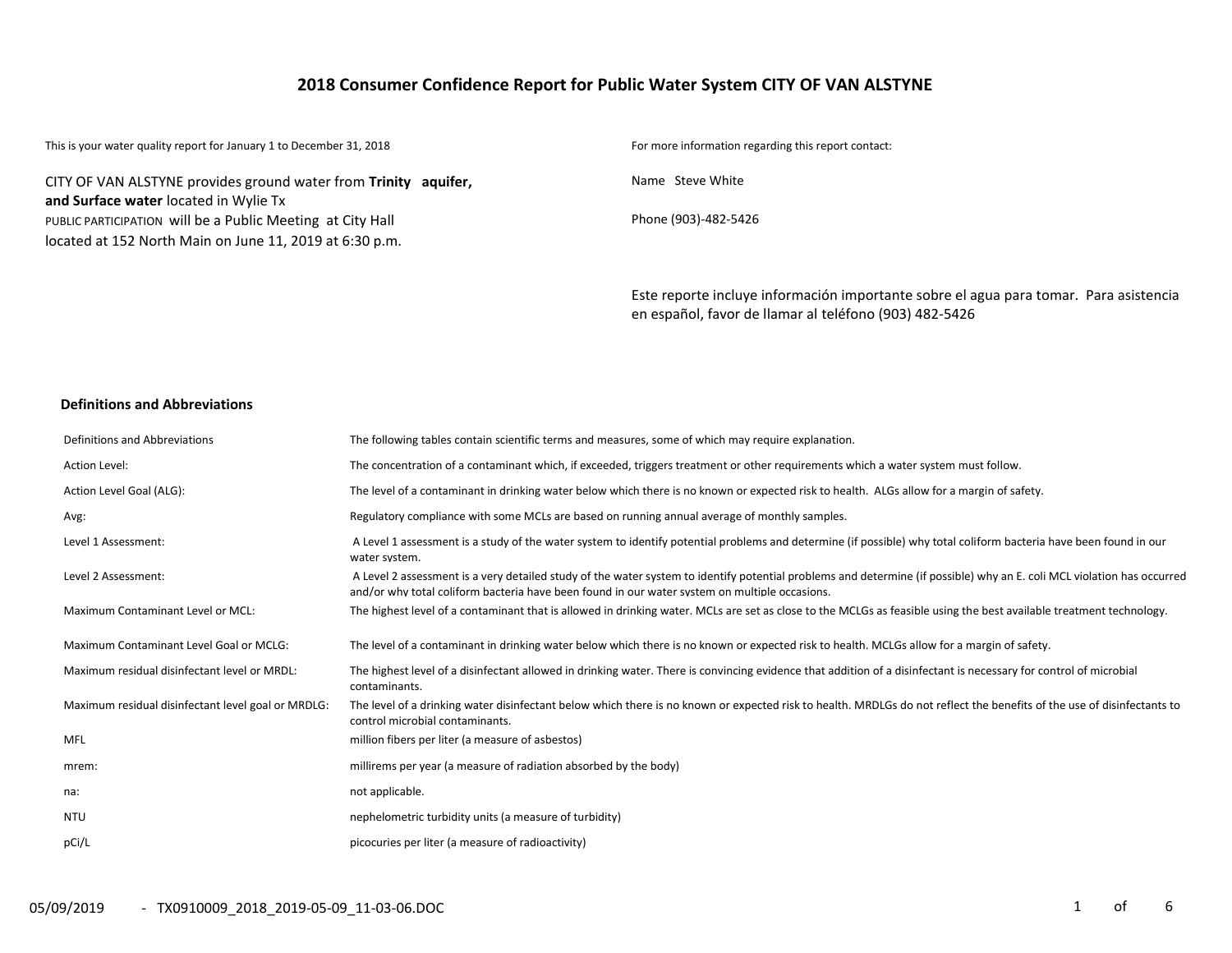#### **Definitions and Abbreviations**

| ppb:                       | micrograms per liter or parts per billion - or one ounce in 7,350,000 gallons of water. |
|----------------------------|-----------------------------------------------------------------------------------------|
| ppm:                       | milligrams per liter or parts per million - or one ounce in 7,350 gallons of water.     |
| ppq                        | parts per quadrillion, or picograms per liter (pg/L)                                    |
| ppt                        | parts per trillion, or nanograms per liter (ng/L)                                       |
| Treatment Technique or TT: | A required process intended to reduce the level of a contaminant in drinking water.     |

### **Information about your Drinking Water**

The sources of drinking water (both tap water and bottled water) include rivers, lakes, streams, ponds, reservoirs, springs, and wells. As water travels over the surface of the land or through the ground, it dissolves naturally-occurring minerals and, in some cases, radioactive material, and can pick up substances resulting from the presence of animals or from human activity.

Drinking water, including bottled water, may reasonably be expected to contain at least small amounts of some contaminants. The presence of contaminants does not necessarily indicate that water poses a health risk. More information about contaminants and potential health effects can be obtained by calling the EPAs Safe Drinking Water Hotline at (800) 426-4791.

Contaminants that may be present in source waters include:

- Microbial contaminants, such as viruses and bacteria, which may come from sewage treatment plants, septic systems, agricultural livestock operations, and wildlife.

- Inorganic contaminants, such as salts and metals, which can be naturally-occurring or result from urban storm water runoff, industrial or domestic wastewater discharges, oil and gas production, mining, or farming.

- Pesticides and herbicides, which may come from a variety of sources such as agriculture, urban storm water runoff, and residential uses.

- Organic chemical contaminants, including synthetic and volatile organic chemicals, which are by-products of industrial processes and petroleum production, and can also come from gas stations, urban storm water runoff, and septic systems.

- Radioactive contaminants, which can be naturally-occurring or be the result of oil and gas production and mining activities.

In order to ensure that tap water is safe to drink, EPA prescribes regulations which limit the amount of certain contaminants in water provided by public water systems. FDA regulations establish limits for contaminants in bottled water which must provide the same protection for public health.

Contaminants may be found in drinking water that may cause taste, color, or odor problems. These types of problems are not necessarily causes for health concerns. For more information on taste, odor, or color of drinking water, please contact the system's business office.

You may be more vulnerable than the general population to certain microbial contaminants, such as Cryptosporidium, in drinking water. Infants, some elderly, or immunocompromised persons such as those undergoing chemotherapy for cancer; persons who have undergone organ transplants; those who are undergoing treatment with steroids; and people with HIV/AIDS or other immune system disorders, can be particularly at risk from infections. You should seek advice about drinking water from your physician or health care providers. Additional guidelines on appropriate means to lessen the risk of infection by Cryptosporidium are available from the Safe Drinking Water Hotline (800-426-4791).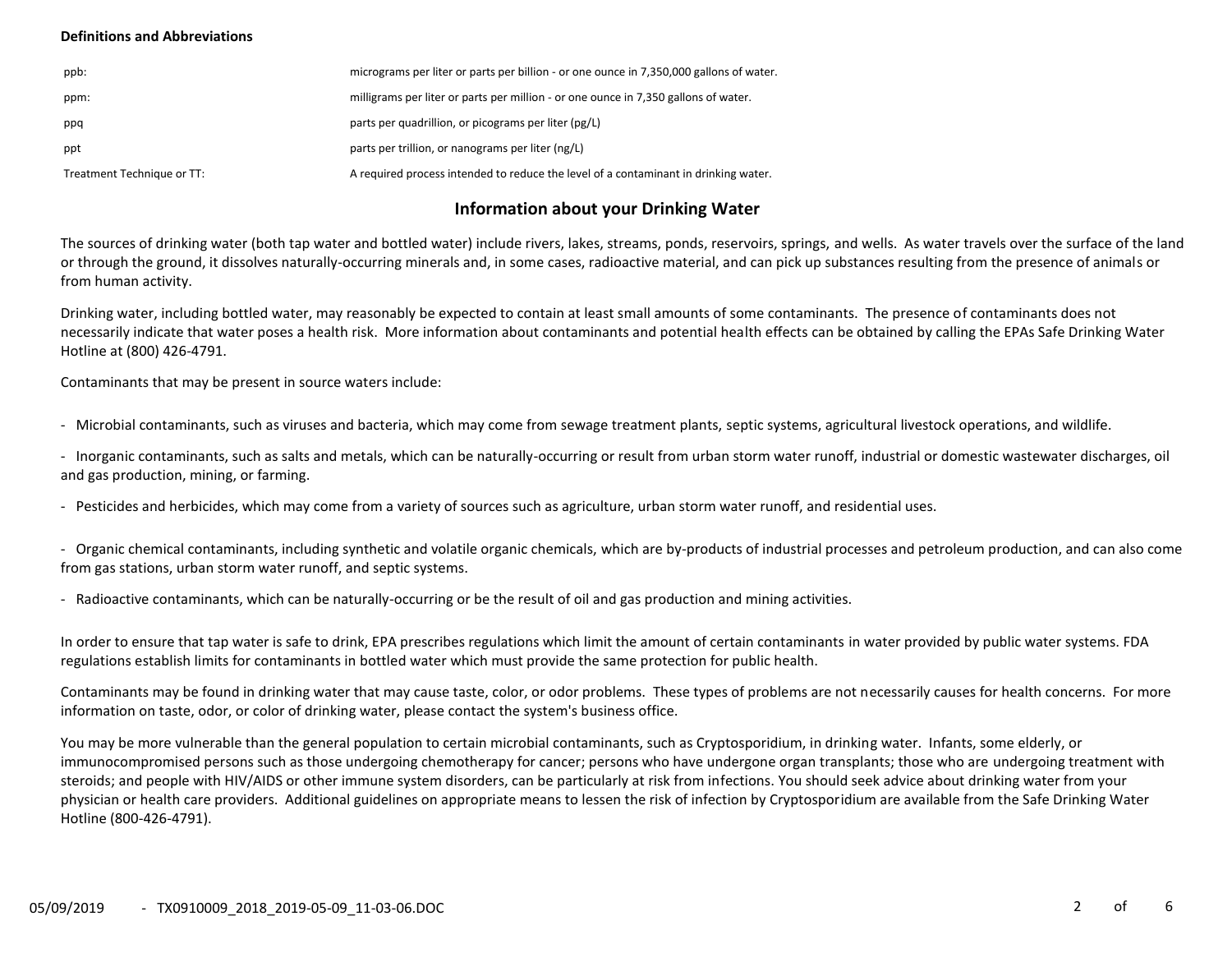If present, elevated levels of lead can cause serious health problems, especially for pregnant women and young children. Lead in drinking water is primarily from materials and components associated with service lines and home plumbing. We are responsible for providing high quality drinking water, but we cannot control the variety of materials used in plumbing components. When your water has been sitting for several hours, you can minimize the potential for lead exposure by flushing your tap for 30 seconds to 2 minutes before using water for drinking or cooking. If you are concerned about lead in your water, you may wish to have your water tested. Information on lead in drinking water, testing methods, and steps you can take to minimize exposure is available from the Safe Drinking Water Hotline or at http://www.epa.gov/safewater/lead.

#### **Information about Source Water**

CITY OF VAN ALSTYNE majority of the source water is furnished by ground water wells Further details about sources and source-water assessments are available in Drinking Water Watch at the following URL: http://dww.tceq.texas.gov/DWW

| Source Water Name               |                         | Type of Water | <b>Report Status</b> | Location                                          |
|---------------------------------|-------------------------|---------------|----------------------|---------------------------------------------------|
| 1 - PRESTON / COOPER ST         | PRESTON / COOPER ST     | GW            | А                    | Trinity Basin Grayson County City of Van Alstyne  |
| 3 - SW MAIN / CARL UMPHRESS     | SW MAIN / CARL UMPHRESS | <b>GW</b>     | A                    | Trinity Basin Grayson County City of Van Alstyne- |
| 4 - SPENCE / W HWY 5            | SPENCE / W HWY 5        | GW            | А                    | Trinity Basin Grayson County City of Van Alstyne  |
| 5 - NW CORNER OF FM 121 / US 75 | NW CORNER OF FM121 / US | <b>GW</b>     | А                    | Trinity Basin Grayson County City of Van Alstyne  |
| 6- COUNTY LINE RD / HWY 5       | COUNTY LINE RD / HWY 5  | GW            | А                    | Trinity Basin Grayson County City of Van Alstyne  |

| Lead and Copper | Date Sampled | <b>MCLG</b> | <b>Action Level (AL)</b> | 90th Percentile | # Sites Over AL | <b>Units</b> | <b>Violation</b> | <b>Likely Source of Contamination</b>                                                                        |
|-----------------|--------------|-------------|--------------------------|-----------------|-----------------|--------------|------------------|--------------------------------------------------------------------------------------------------------------|
| Copper          | 2018         | 1.3         | 1.3                      | 0.161           |                 | ppm          |                  | Erosion of natural deposits; Leaching from wood<br>preservatives; Corrosion of household plumbing<br>cystems |
| Lead            | 2018         |             | 15                       | <b></b>         |                 | ppb          |                  | Corrosion of household plumbing systems;<br>Erosion of natural deposits.                                     |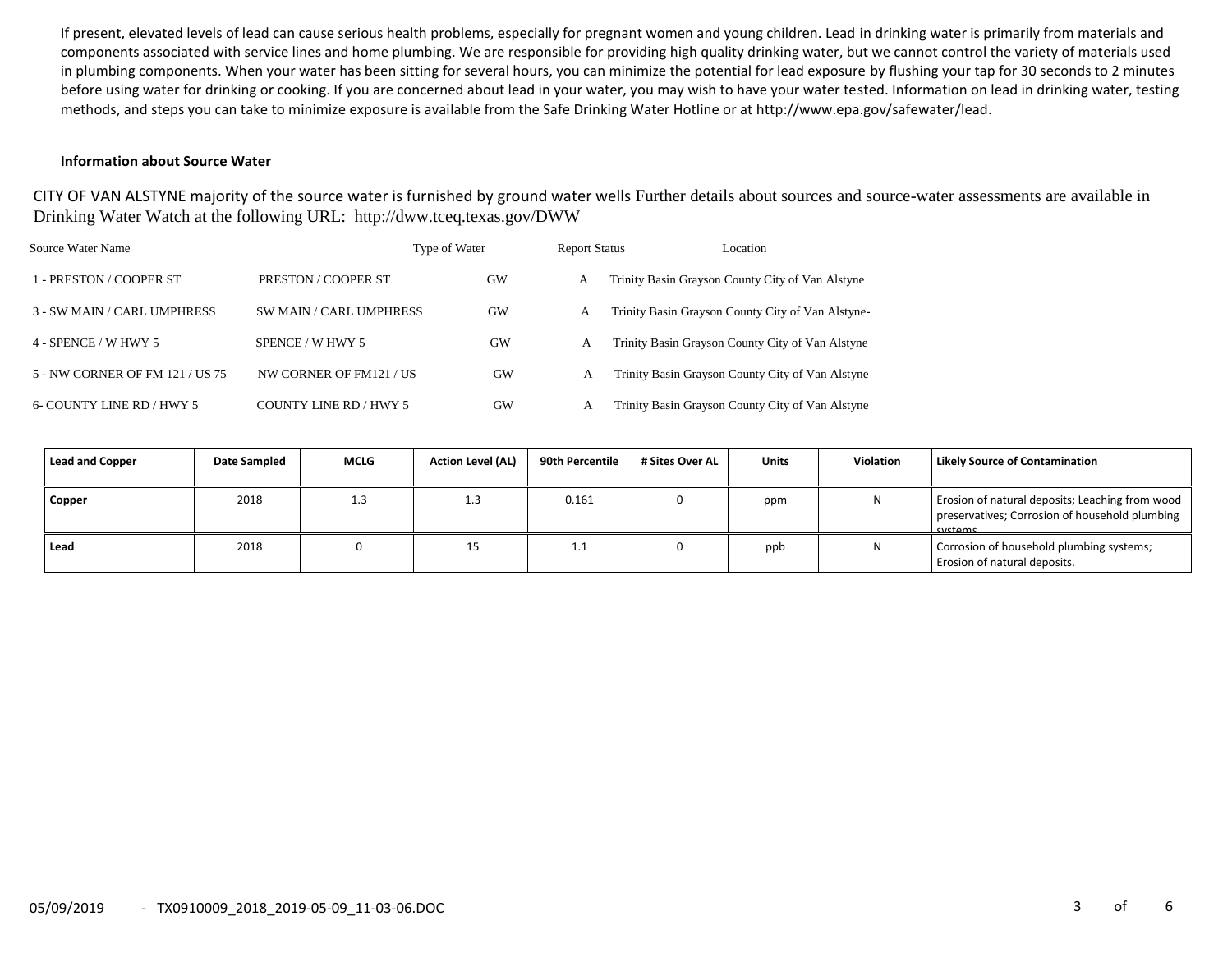### **2018 Water Quality Test Results**

| <b>Disinfection By-Products</b> | <b>Collection Date</b> | <b>Highest Level</b><br><b>Detected</b> | <b>Range of Individual</b><br><b>Samples</b> | <b>MCLG</b>              | <b>MCL</b> | Units | <b>Violation</b> | <b>Likely Source of Contamination</b>      |
|---------------------------------|------------------------|-----------------------------------------|----------------------------------------------|--------------------------|------------|-------|------------------|--------------------------------------------|
| Haloacetic Acids (HAA5)         | 2018                   | 21                                      | $16.7 - 21.2$                                | No goal for the<br>total | 60         | ppb   | ı٧               | By-product of drinking water disinfection. |

'\* The value in the Highest Level or Average Detected column is the highest average of all HAA5 sample results collected at a location over a year'

| Total Trihalomethanes (TTHM) | 2018 | $\sim$<br>$\overline{\phantom{a}}$<br>- 44.0 ^ | No goal for the | 80 | ppb | By-product of drinking water disinfection. |
|------------------------------|------|------------------------------------------------|-----------------|----|-----|--------------------------------------------|
|                              |      |                                                | total           |    |     |                                            |

'\* The value in the Highest Level or Average Detected column is the highest average of all TTHM sample results collected at a location over a year'

| <b>Inorganic Contaminants</b>  | <b>Collection Date</b> | <b>Highest Level</b><br>Detected | Range of Individual<br><b>Samples</b> | <b>MCLG</b> | <b>MCL</b> | <b>Units</b> | <b>Violation</b> | <b>Likely Source of Contamination</b>                                                                                            |
|--------------------------------|------------------------|----------------------------------|---------------------------------------|-------------|------------|--------------|------------------|----------------------------------------------------------------------------------------------------------------------------------|
| <b>Barium</b>                  | 03/30/2016             | 0.015                            | $0.0021 - 0.015$                      |             |            | ppm          | N                | Discharge of drilling wastes; Discharge from metal<br>refineries; Erosion of natural deposits.                                   |
| Chromium                       | 03/30/2016             | 6.2                              | $3.5 - 6.2$                           | 100         | 100        | ppb          | N                | Discharge from steel and pulp mills; Erosion of<br>natural deposits.                                                             |
| <b>Fluoride</b>                | 2018                   | 1.69                             | $1.69 - 1.69$                         |             | 4.0        | ppm          | N                | Erosion of natural deposits; Water additive which<br>promotes strong teeth; Discharge from fertilizer and<br>aluminum factories. |
| Nitrate [measured as Nitrogen] | 2018                   |                                  | $0.0344 - 1.17$                       | 10          | 10         | ppm          | N                | Runoff from fertilizer use; Leaching from septic tanks,<br>sewage; Erosion of natural deposits.                                  |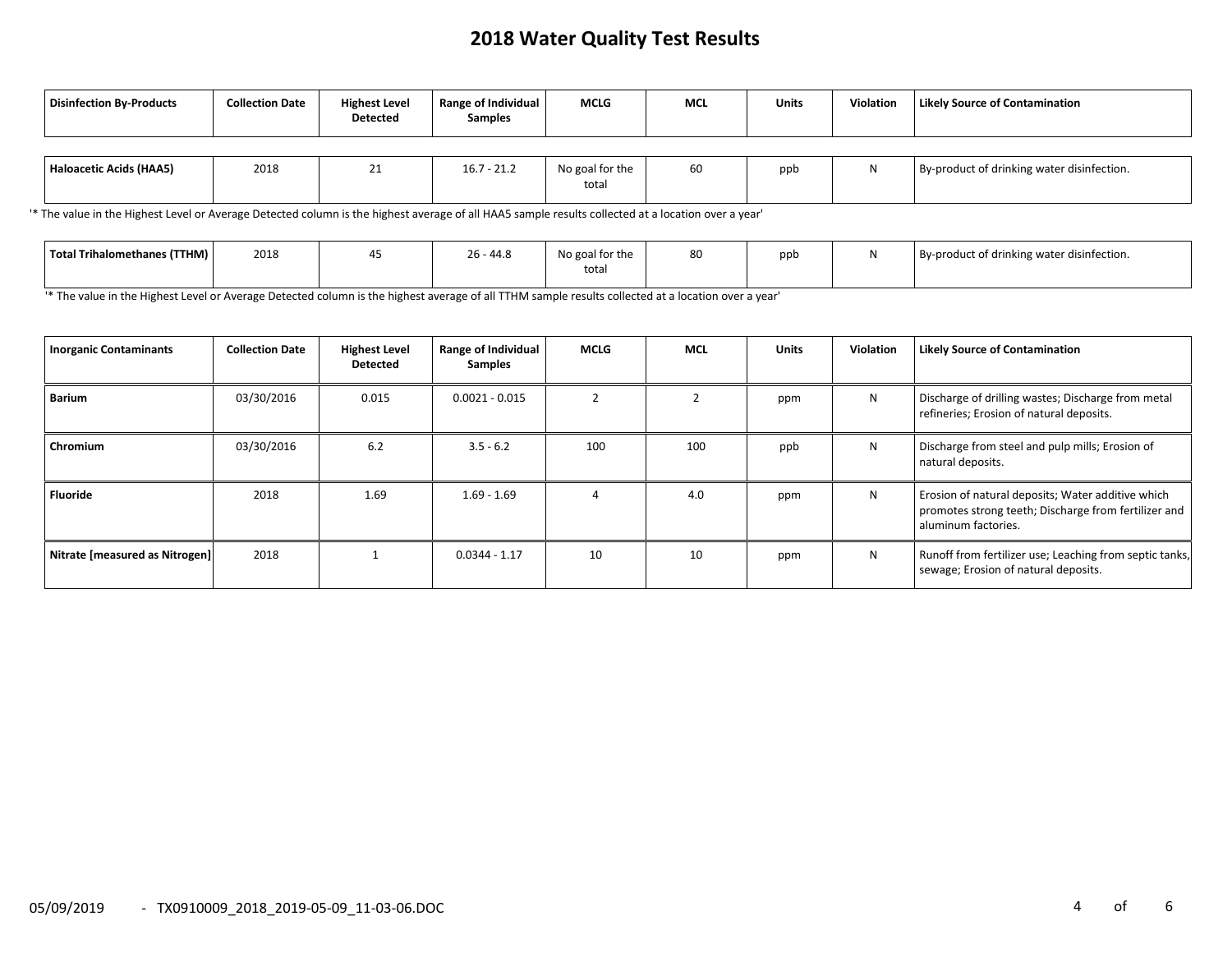City of Van Alstyne Public Works Submitted to Texas Water Development Board for Period of Jan-Dec 2018, our system lost an estimated 35,387,738 gallons. If you have any questions about the water loss audit call Public Works phone number 903-482-5426.

#### **Disinfectant Residual**

' **A blank disinfectant residual table has been added to the CCR template, you will need to add data to the fields. Your data can be taken off the Disinfectant Level Quarterly Operating Reports (DLQOR).**'

| Disinfectant Residual | Year | <b>Average Level</b> | Range of Levels<br><b>Detected</b> | <b>MRDL</b> | <b>MRDLG</b> | <b>Unit of Measure</b> | Violation (Y/N) | Source in Drinking Water                      |
|-----------------------|------|----------------------|------------------------------------|-------------|--------------|------------------------|-----------------|-----------------------------------------------|
| Chlorine              | 2018 | 1.24                 | .33 to 2.01                        |             |              | mg/                    | ppm             | Water additive used to control<br>I microbes. |

#### **Violations**

| <b>Chlorine</b>                                                                                                                                                                                                                                         |                        |                      |                                                                                                                                                                                                |  |  |  |  |  |
|---------------------------------------------------------------------------------------------------------------------------------------------------------------------------------------------------------------------------------------------------------|------------------------|----------------------|------------------------------------------------------------------------------------------------------------------------------------------------------------------------------------------------|--|--|--|--|--|
| Some people who use water containing chlorine well in excess of the MRDL could experience irritating effects to their eyes and nose. Some people who drink water containing chlorine well in excess of the MRDL could<br>experience stomach discomfort. |                        |                      |                                                                                                                                                                                                |  |  |  |  |  |
| <b>Violation Type</b>                                                                                                                                                                                                                                   | <b>Violation Begin</b> | <b>Violation End</b> | <b>Violation Explanation</b>                                                                                                                                                                   |  |  |  |  |  |
| Disinfectant Level Quarterly Operating Report<br>(DLQOR).                                                                                                                                                                                               | 01/01/2018             | 03/31/2018           | We failed to test our drinking water for the contaminant and period indicated. Because of this failure, we cannot be sure of<br>the quality of our drinking water during the period indicated. |  |  |  |  |  |

| Lead and Copper Rule                                                                                                                                                                                                                                             |                        |                      |                                                                                                                                                                                                          |  |  |  |  |
|------------------------------------------------------------------------------------------------------------------------------------------------------------------------------------------------------------------------------------------------------------------|------------------------|----------------------|----------------------------------------------------------------------------------------------------------------------------------------------------------------------------------------------------------|--|--|--|--|
| The Lead and Copper Rule protects public health by minimizing lead and copper levels in drinking water, primarily by reducing water corrosivity. Lead and copper enter drinking water mainly from corrosion of lead and copper<br>containing plumbing materials. |                        |                      |                                                                                                                                                                                                          |  |  |  |  |
| <b>Violation Type</b>                                                                                                                                                                                                                                            | <b>Violation Begin</b> | <b>Violation End</b> | <b>Violation Explanation</b>                                                                                                                                                                             |  |  |  |  |
| LEAD CONSUMER NOTICE (LCR)                                                                                                                                                                                                                                       | 09/29/2018             | 01/29/2019           | We failed to provide the results of lead tap water monitoring to the consumers at the location water was tested. These were<br>supposed to be provided no later than 30 days after learning the results. |  |  |  |  |

| <b>Public Notification Rule</b>                                                                                                                                                                                                                                   |                        |                      |                                                                                                                        |  |  |  |  |
|-------------------------------------------------------------------------------------------------------------------------------------------------------------------------------------------------------------------------------------------------------------------|------------------------|----------------------|------------------------------------------------------------------------------------------------------------------------|--|--|--|--|
| The Public Notification Rule helps to ensure that consumers will always know if there is a problem with their drinking water. These notices immediately alert consumers if there is a serious problem with their drinking wate<br>(e.g., a boil water emergency). |                        |                      |                                                                                                                        |  |  |  |  |
| <b>Violation Type</b>                                                                                                                                                                                                                                             | <b>Violation Begin</b> | <b>Violation End</b> | <b>Violation Explanation</b>                                                                                           |  |  |  |  |
| PUBLIC NOTICE RULE LINKED TO VIOLATION                                                                                                                                                                                                                            | 01/04/2018             | 2018                 | We failed to adequately notify you, our drinking water consumers, about a violation of the drinking water regulations. |  |  |  |  |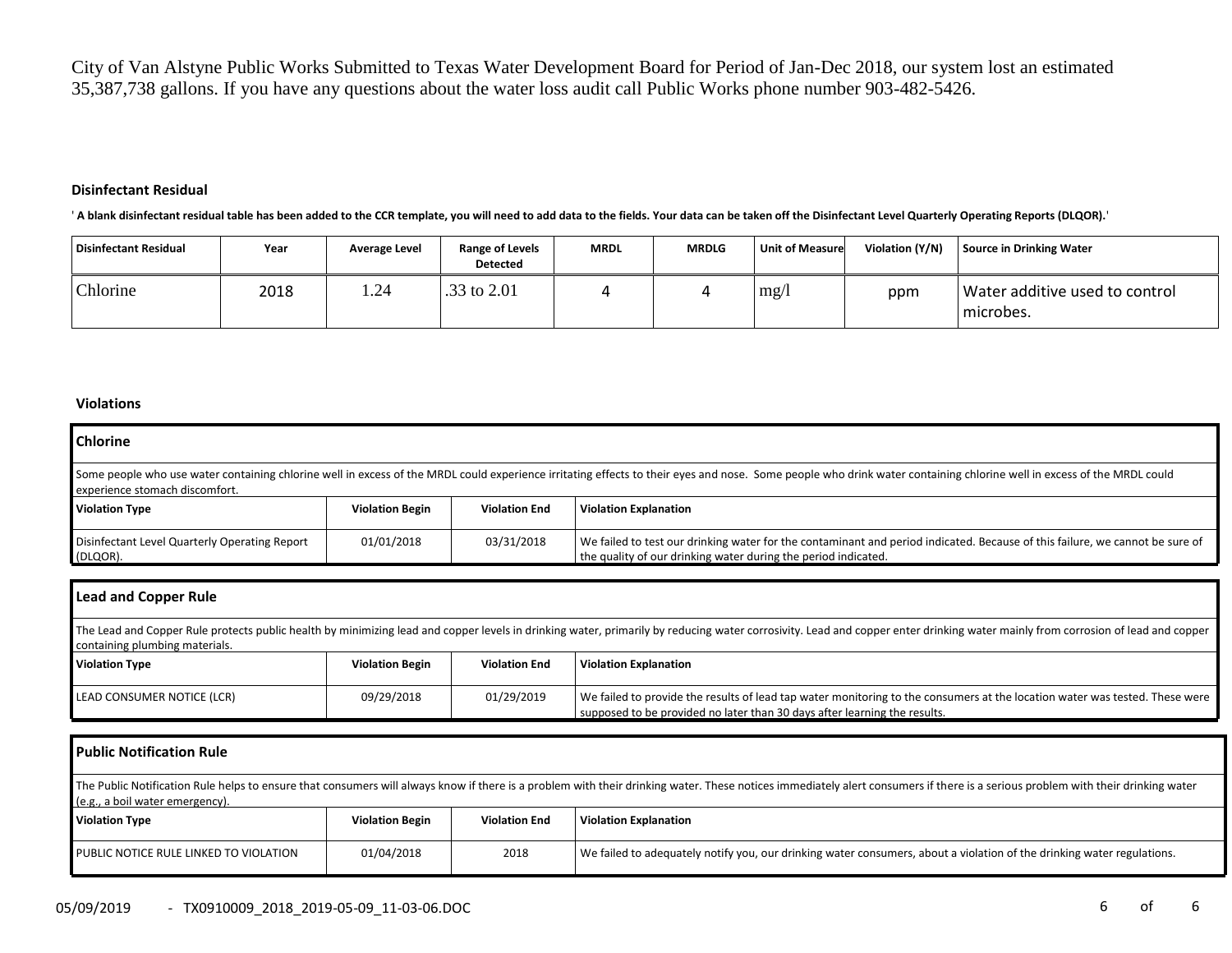### **Important Information About Your Drinking Water**

Public water systems must routinely monitor for drinking water contaminants. CITY OF VAN ALSTYNE, TX0910009 failed to monitor for or meet drinking water standards. The table below lists each violation, the time period(s), potential health effects, and associated analytical results (if applicable).

| <b>Originating Violation</b>                 | <b>Violation</b><br><b>Number</b> | Time Period(s)<br>of Violation(s) |            | <b>Potential Health Effects</b>                                                                     | <b>Analytical Results</b>                                                                                    |
|----------------------------------------------|-----------------------------------|-----------------------------------|------------|-----------------------------------------------------------------------------------------------------|--------------------------------------------------------------------------------------------------------------|
| A Water Quality Parameter<br>(WOP) violation | 2018<br>172                       | 06/01/2017                        | 11/30/2017 | Required samples for<br>contaminant or contaminant<br>to TCEQ, for the specified monitoring period. | No Analytical Result(s)<br>Associated<br>group were not collected, or samples were not reported              |
| A Water Quality Parameter<br>(WOP) violation | 2018<br>173                       | 06/01/2017                        | 11/30/2017 | Required samples for<br>contaminant<br>group were not collected, or<br>monitoring period.           | No Analytical Result(s) contaminant or<br>Associated<br>samples were not reported to TCEQ, for the specified |
| A Water Quality Parameter<br>(WOP) violation | 2018<br>174                       | 06/01/2017                        | 11/30/2017 | Required samples for<br>contaminant<br>group were not collected, or<br>monitoring period.           | No Analytical Result(s) contaminant or<br>Associated<br>samples were not reported to TCEQ, for the specified |
| A Water Quality Parameter<br>(WQP) violation | 2018<br>175                       | 06/01/2017                        | 11/30/2017 | Required samples for<br>contaminant<br>group were not collected, or<br>monitoring period.           | No Analytical Result(s) contaminant or<br>Associated<br>samples were not reported to TCEQ, for the specified |
| A Water Quality Parameter<br>(WOP) violation | 2018<br>176                       | 06/01/2017                        | 11/30/2017 | Required samples for<br>contaminant<br>group were not collected, or<br>monitoring period.           | No Analytical Result(s) contaminant or<br>Associated<br>samples were not reported to TCEQ, for the specified |

You do not need to boil your water or obtain alternative water supply (e.g. bottle water) currently. However, if you have specific health concerns, consult your doctor

If you have a severely compromised immune system, have an infant, are pregnant, or are elderly, you may be at increased risk and should seek advice from your health care providers about drinking this water. General guidelines on ways to lessen the risk of drinking water contaminants are available from EPA's Safe Drinking Water Hotline at 1-800-426-4791.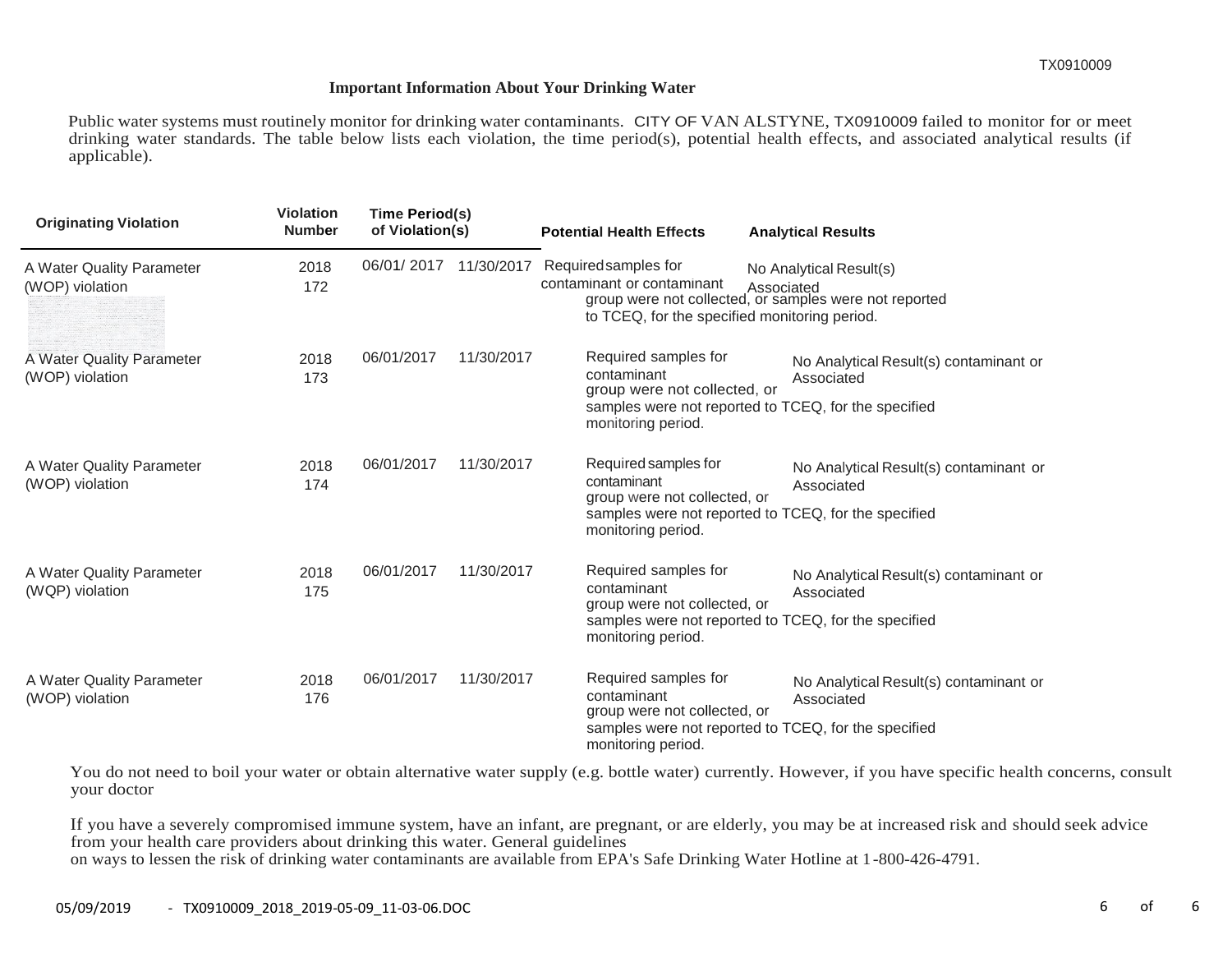Corrective Action:

CITY OF VAN ALSTYNE has taken the following action(s) to return the system to compliance:

The City staff will ensure all future sample results are reported in accordance with TCEQ requirements.

For more information, please contact Steve White, Director of Public Works at 903-48 2-5426.

The City of Van Alstyne purchases 20 % water supplies from GREATER TEXOMA UTILITY AUTHORITY. GREATER TEXOMA UTILITY AUTHORITY provides purchase surface water from **North Texas Municipal Water District Wylie Treatment Plant, in Collins County.**

'TCEQ completed an assessment of your source water, and results indicate that some of our sources are susceptible to certain contaminants. The sampling requirements for your water system is based on this susceptibility and previous sample data. Any detections of these contaminants will be found in this Consumer Confidence Report. For more information on source water assessments and protection efforts at our system contact Greater Texoma Utility Authority (903) 786-4433 or Steve White City of Van Alstyne (903)-482-5426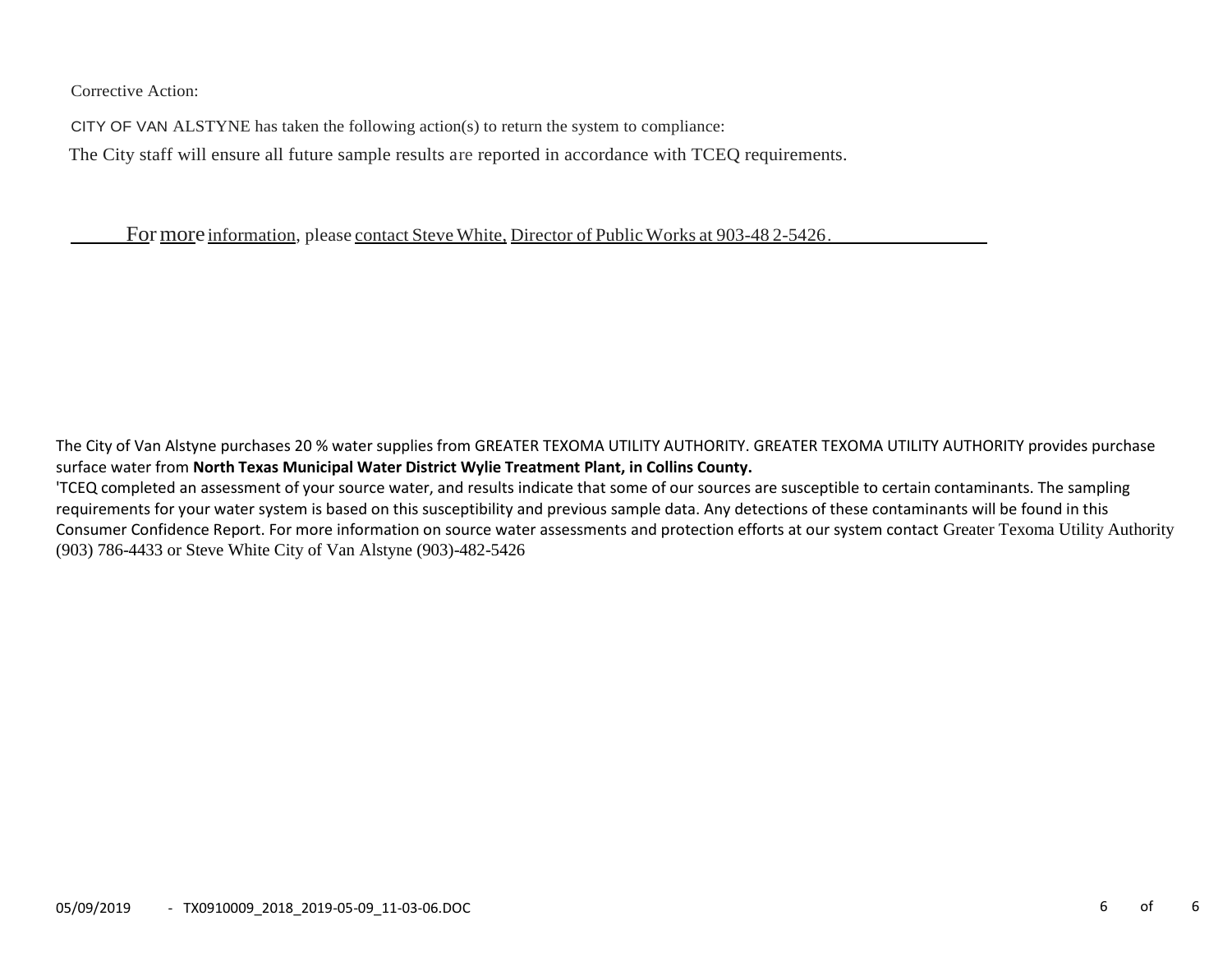## **NTMWD Wylie Water Treatment Plants Water Quality Data for Year 2018**

## **Coliform Bacteria**

| <b>Maximum Contaminant</b><br><b>Level Goal</b> | <b>Total Coliform Maximum</b><br><b>Contaminant Level</b> | Number of E. coli<br><b>Positive Results</b> | Number of<br><b>Assessments</b><br><b>Required</b> | Number of<br><b>Assessments</b><br><b>Performed</b> | Violation | <b>Likely Source of Contamination</b> |
|-------------------------------------------------|-----------------------------------------------------------|----------------------------------------------|----------------------------------------------------|-----------------------------------------------------|-----------|---------------------------------------|
|                                                 | positive monthly sample                                   | CUST#                                        |                                                    | <b>CUST#</b>                                        |           | Naturally present in the environment. |

**NOTE:** Coliforms are bacteria that are naturally present in the environment and are used as an indicator that other, potentially harmful, waterborne pathogens may be present or that a potential pathway exists through which contamination may enter the drinking water distribution system. If coliforms are found, this indicates the need to look for potential problems in water treatment or distribution. When this occurs, systems are required to conduct assessment(s) to identify problems and to correct any problems that were found during these assessments. A Level 1 assessment must be conducted when a PWS exceeds one or more of the Level 1 treatment technique triggers specified previously. Under the rule, this selfassessment consists of a basic examination of the source water, treatment, distribution system and relevant operational practices. The PWS should look at conditions that could have occurred prior to and caused the total coliform-positive sample. Example conditions include treatment process interruptions, loss of pressure, maintenance and operation activities, recent operational changes, etc. In addition, the PWS should check the conditions of the following elements: sample sites, distribution system, storage tanks, source water, etc. If the number of positive samples is below the required action level, then no assessment is performed. E. coli are bacteria whose presence indicates that the water may be contaminated with human or animal wastes. Human pathogens in these wastes can cause short-term effects, such as diarrhea, cramps, nausea, headaches, or other symptoms. They may pose a greater health risk for infants, young children, the elderly, and people with severely compromised immune systems. When *E. coli* bacteria are found, this indicates the need to look for potential problems in water treatment or distribution. When this occurs, systems are required to conduct level 2 assessment(s) to identify problems and to correct any problems that were found during these assessments.

### **Regulated Contaminants**

| Disinfectants and<br><b>Disinfection By-Products</b>                                                | <b>Collection</b><br><b>Date</b> | <b>Highest Level</b><br><b>Detected</b> | <b>Range of Levels</b><br><b>Detected</b> | <b>MCLG</b>              | <b>MCL</b> | <b>Units</b> | <b>Violation</b> | <b>Likely Source of Contamination</b>                                                                                                                                      |
|-----------------------------------------------------------------------------------------------------|----------------------------------|-----------------------------------------|-------------------------------------------|--------------------------|------------|--------------|------------------|----------------------------------------------------------------------------------------------------------------------------------------------------------------------------|
| <b>Total Haloacetic Acids</b><br>(HAA5)                                                             | 2018                             | CUST#                                   | CUST#                                     | No goal for<br>the total | 60         | ppb          |                  | By-product of drinking water disinfection.                                                                                                                                 |
| <b>Total Trihalomethanes</b><br>(TTHM)                                                              | 2018                             | CUST#                                   | CUST#                                     | No goal for<br>the total | 80         | ppb          |                  | By-product of drinking water disinfection.                                                                                                                                 |
| <b>Bromate</b>                                                                                      | 2018                             | Levels lower<br>than detect<br>level    | $0.0 - 0.0$                               | 5                        | 10         | ppb          | <b>No</b>        | By-product of drinking water ozonation.                                                                                                                                    |
|                                                                                                     |                                  |                                         |                                           |                          |            |              |                  | NOTE: Not all sample results may have been used for calculating the Highest Level Detected because some results may be part of an evaluation to determine where compliance |
| sampling should occur in the future. TCEQ only requires one sample annually for compliance testing. |                                  |                                         |                                           |                          |            |              |                  |                                                                                                                                                                            |
| <b>Inorganic Contaminants</b>                                                                       | <b>Collection</b><br><b>Date</b> | <b>Highest Level</b><br><b>Detected</b> | <b>Range of Levels</b><br><b>Detected</b> | <b>MCLG</b>              | <b>MCL</b> | <b>Units</b> | <b>Violation</b> | <b>Likely Source of Contamination</b>                                                                                                                                      |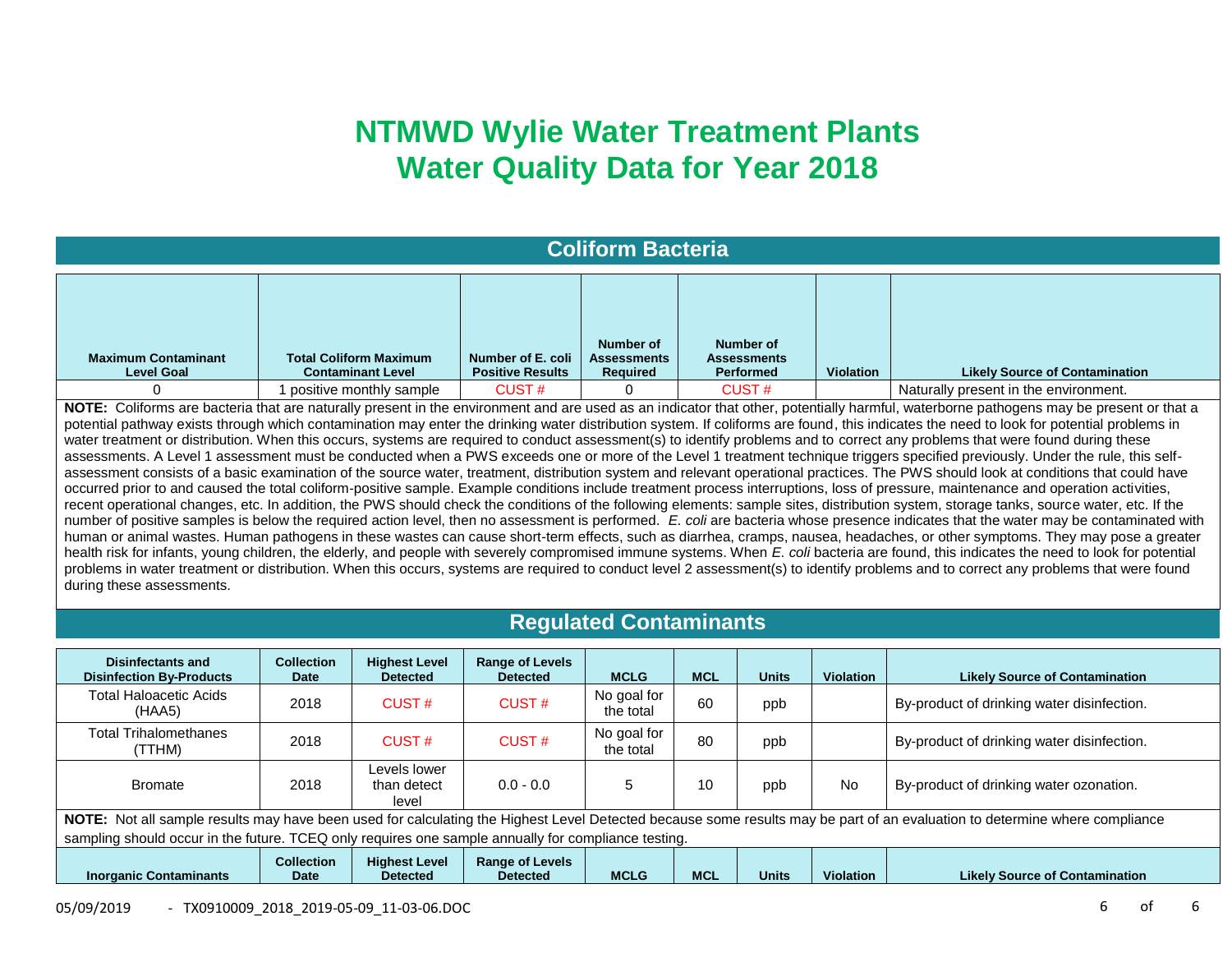| Antimony                          | 2018 | Levels lower<br>than detect<br>level | $0 - 0$         | 6              | 6              | ppb | <b>No</b> | Discharge from petroleum refineries; fire<br>retardants; ceramics; electronics; solder; and test<br>addition.                              |
|-----------------------------------|------|--------------------------------------|-----------------|----------------|----------------|-----|-----------|--------------------------------------------------------------------------------------------------------------------------------------------|
| Arsenic                           | 2018 | Levels lower<br>than detect<br>level | $0 - 0$         | 0              | 10             | ppb | <b>No</b> | Erosion of natural deposits; runoff from orchards;<br>runoff from glass and electronics production<br>wastes.                              |
| <b>Barium</b>                     | 2018 | 0.068                                | $0.058 - 0.068$ | $\overline{a}$ | $\overline{2}$ | ppm | <b>No</b> | Discharge of drilling wastes; discharge from metal<br>refineries; erosion of natural deposits.                                             |
| Beryllium                         | 2018 | Levels lower<br>than detect<br>level | $0 - 0$         | 4              | 4              | ppb | <b>No</b> | Discharge from metal refineries and coal-burning<br>factories; discharge from electrical, aerospace,<br>and defense industries.            |
| Cadmium                           | 2018 | Levels lower<br>than detect<br>level | $0 - 0$         | 5              | 5              | ppb | <b>No</b> | Corrosion of galvanized pipes; erosion of natural<br>deposits; discharge from metal refineries; runoff<br>from waste batteries and paints. |
| Chromium                          | 2018 | Levels lower<br>than detect<br>level | $0 - 0$         | 100            | 100            | ppb | <b>No</b> | Discharge from steel and pulp mills; erosion of<br>natural deposits.                                                                       |
| Fluoride                          | 2018 | 0.264                                | $0 - 0.264$     | 4              | 4              | ppm | <b>No</b> | Erosion of natural deposits; water additive which<br>promotes strong teeth; discharge from fertilizer<br>and aluminum factories.           |
| Mercury                           | 2018 | Levels lower<br>than detect<br>level | $0 - 0$         | $\overline{2}$ | $\overline{2}$ | ppb | <b>No</b> | Erosion of natural deposits; discharge from<br>refineries and factories; runoff from landfills; runoff<br>from cropland.                   |
| Nitrate (measured as<br>Nitrogen) | 2018 | 0.503                                | $0.022 - 0.503$ | 10             | 10             | ppm | <b>No</b> | Runoff from fertilizer use; leaching from septic<br>tanks; sewage; erosion of natural deposits.                                            |
| Selenium                          | 2018 | Levels lower<br>than detect<br>level | $0 - 0$         | 50             | 50             | ppb | <b>No</b> | Discharge from petroleum and metal refineries;<br>erosion of natural deposits; discharge from mines.                                       |
| Thallium                          | 2018 | Levels lower<br>than detect<br>level | $0 - 0$         | 0.5            | $\overline{2}$ | ppb | No        | Discharge from electronics, glass, and leaching<br>from ore-processing sites; drug factories.                                              |

Nitrate Advisory: Nitrate in drinking water at levels above 10 ppm is a health risk for infants of less than six months of age. High nitrate levels in drinking water can cause blue baby syndrome. Nitrate levels may rise quickly for short periods of time because of rainfall or agricultural activity. If you are caring for an infant you should ask advice from your health care provider.

| <b>Radioactive Contaminants</b>            | <b>Collection</b><br><b>Date</b> | <b>Highest Level</b><br><b>Detected</b> | <b>Range of Levels</b><br><b>Detected</b> | <b>MCLG</b> | <b>MCL</b> | <b>Units</b> | <b>Violation</b> | <b>Likely Source of Contamination</b>   |
|--------------------------------------------|----------------------------------|-----------------------------------------|-------------------------------------------|-------------|------------|--------------|------------------|-----------------------------------------|
| Beta/photon emitters                       | 2018                             | 8.0                                     | $8.0 - 8.0$                               |             | 50         | pCi/L        | No               | Decay of natural and man-made deposits. |
| Gross alpha excluding<br>radon and uranium | 2018                             | Levels lower<br>than detect<br>level    | $0 - 0$                                   |             |            | pCi/L        | <b>No</b>        | Erosion of natural deposits.            |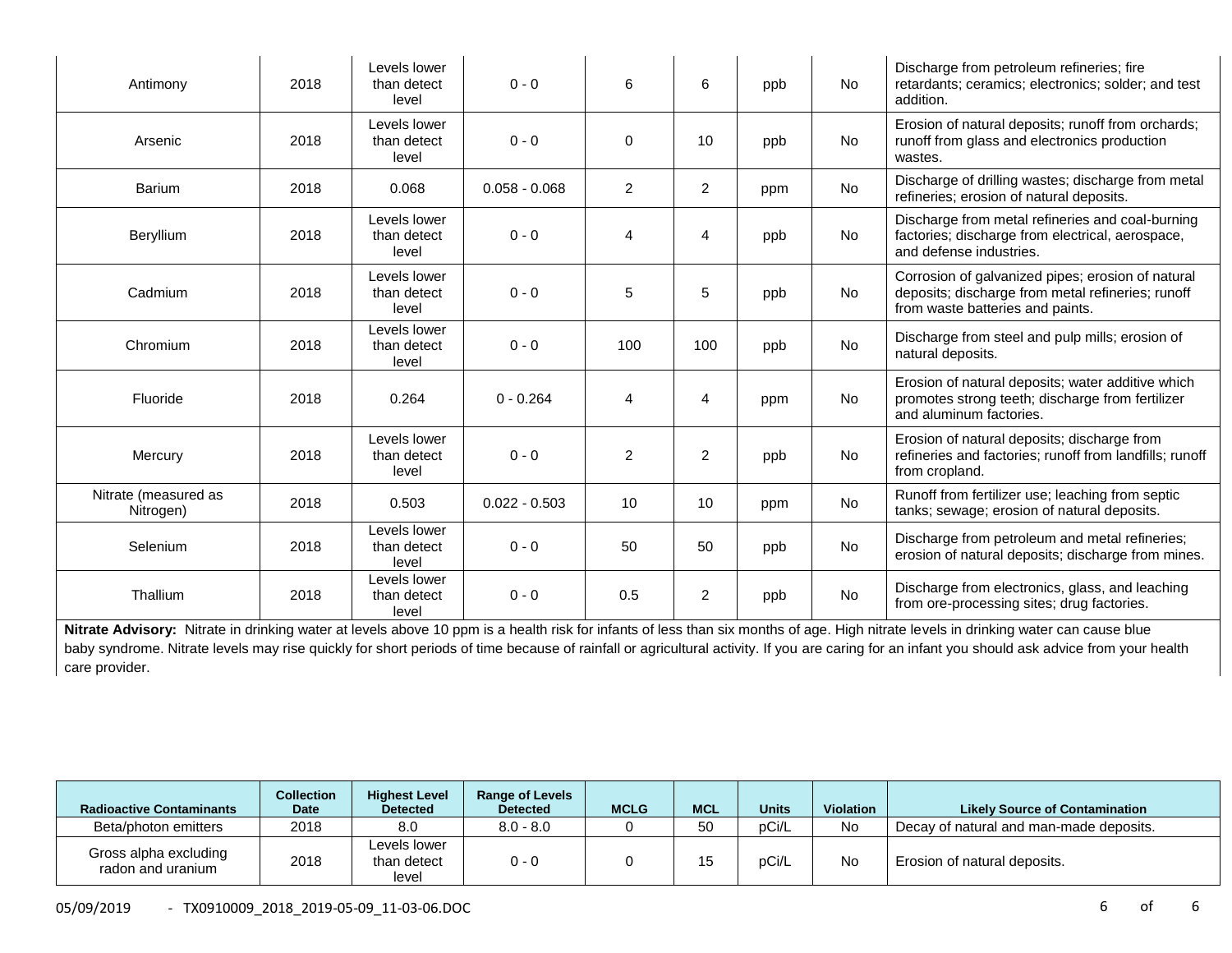| Radium<br>2018 | than detect<br>u<br>level |  | . . | pCi/L | <b>No</b> | Erosion of natural deposits. |
|----------------|---------------------------|--|-----|-------|-----------|------------------------------|
|----------------|---------------------------|--|-----|-------|-----------|------------------------------|

## **NTMWD Wylie Water Treatment Plants Water Quality Data for Year 2018 (Cont.)**

| <b>Synthetic organic</b><br>contaminants including<br>pesticides and herbicides | <b>Collection</b><br><b>Date</b> | <b>Highest Level</b><br><b>Detected</b> | <b>Range of Levels</b><br><b>Detected</b> | <b>MCLG</b> | <b>MCL</b>     | <b>Units</b> | <b>Violation</b> | <b>Likely Source of Contamination</b>                                   |
|---------------------------------------------------------------------------------|----------------------------------|-----------------------------------------|-------------------------------------------|-------------|----------------|--------------|------------------|-------------------------------------------------------------------------|
| 2, 4, 5 - TP (Silvex)                                                           | 2016                             | Levels lower<br>than detect<br>level    | $0 - 0$                                   | 50          | 50             | ppb          | No               | Residue of banned herbicide.                                            |
| $2, 4 - D$                                                                      | 2016                             | Levels lower<br>than detect<br>level    | $0 - 0$                                   | 70          | 70             | ppb          | No               | Runoff from herbicide used on row crops.                                |
| Alachlor                                                                        | 2018                             | Levels lower<br>than detect<br>level    | $0 - 0$                                   | $\mathbf 0$ | $\overline{2}$ | ppb          | No.              | Runoff from herbicide used on row crops.                                |
| Aldicarb                                                                        | 2016                             | Levels lower<br>than detect<br>level    | $0 - 0$                                   | $\Omega$    | $\overline{2}$ | ppb          | <b>No</b>        | Runoff from pesticide used on row crops.                                |
| <b>Aldicarb Sulfone</b>                                                         | 2016                             | Levels lower<br>than detect<br>level    | $0 - 0$                                   | 0           | $\overline{2}$ | ppb          | No               | Runoff from pesticide used on row crops.                                |
| Aldicarb Sulfoxide                                                              | 2016                             | Levels lower<br>than detect<br>level    | $0 - 0$                                   | $\Omega$    | 4              | ppb          | No               | Runoff from pesticide used on row crops.                                |
| Atrazine                                                                        | 2018                             | 0.30                                    | $0.20 - 0.30$                             | 3           | 3              | ppb          | <b>No</b>        | Runoff from herbicide used on row crops.                                |
| Benzo (a) pyrene                                                                | 2018                             | Levels lower<br>than detect<br>level    | $0 - 0$                                   | 0           | 200            | ppt          | No               | Leaching from linings of water storage tanks and<br>distribution lines. |
| Carbofuran                                                                      | 2016                             | Levels lower<br>than detect<br>level    | $0 - 0$                                   | 40          | 40             | ppb          | No               | Leaching of soil fumigant used on rice and alfalfa.                     |
| Chlordane                                                                       | 2018                             | Levels lower<br>than detect<br>level    | $0 - 0$                                   | $\Omega$    | $\overline{2}$ | ppb          | No               | Residue of banned termiticide.                                          |
| Dalapon                                                                         | 2016                             | Levels lower<br>than detect<br>level    | $0 - 0$                                   | 200         | 200            | ppb          | No               | Runoff from herbicide used on rights of way.                            |
| Di (2-ethylhexyl) adipate                                                       | 2018                             | Levels lower<br>than detect<br>level    | $0 - 0$                                   | 400         | 400            | ppb          | <b>No</b>        | Discharge from chemical factories.                                      |
| Di (2-ethylhexyl) phthalate                                                     | 2018                             | Levels lower<br>than detect<br>level    | $0 - 0$                                   | $\mathbf 0$ | 6              | ppb          | <b>No</b>        | Discharge from rubber and chemical factories.                           |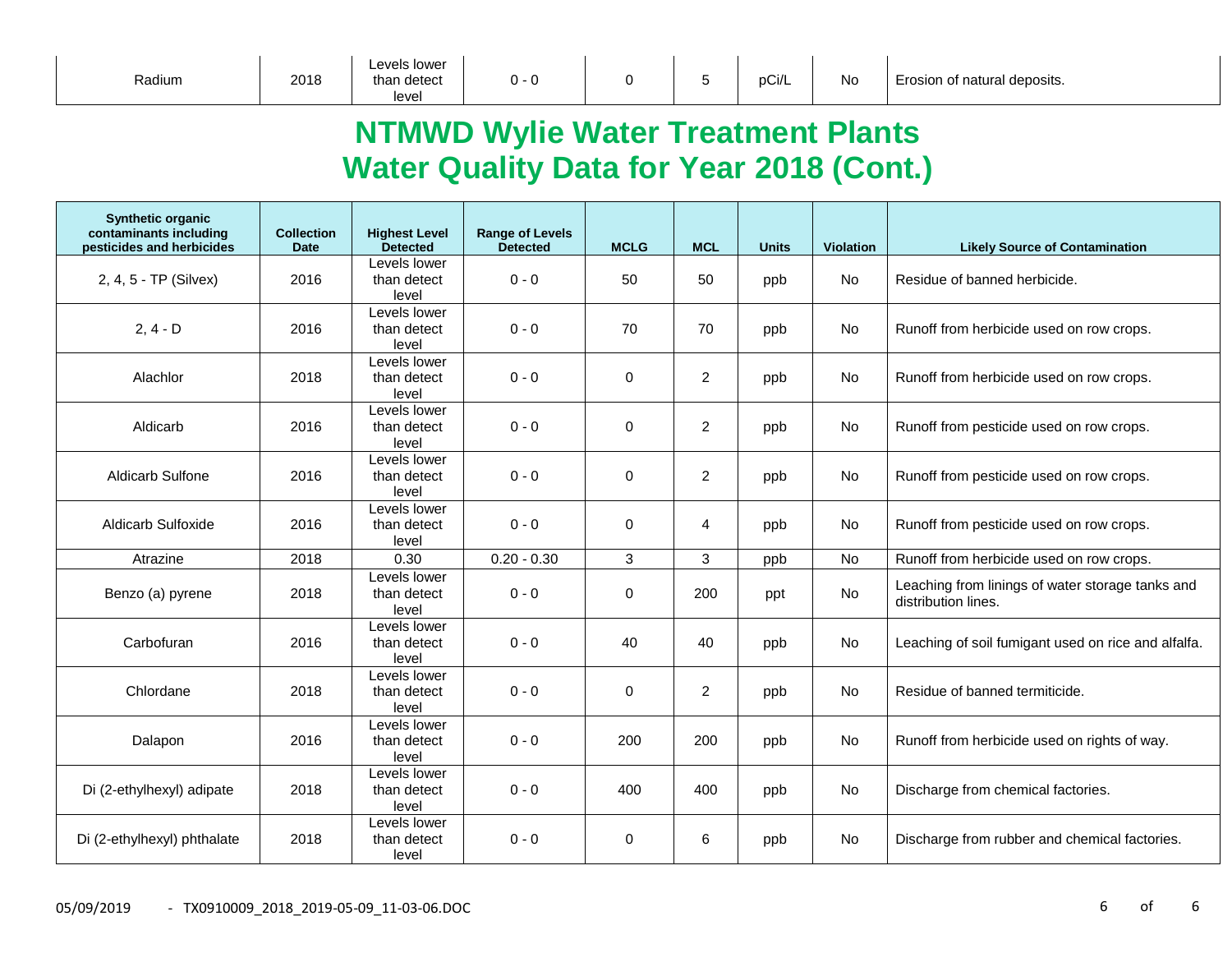| Dibromochloropropane<br>(DBCP) | 2016 | Levels lower<br>than detect<br>level | $0 - 0$    | $\Omega$       | 200            | ppt | No        | Runoff / leaching from soil fumigant used on<br>soybeans, cotton, pineapples, and orchards. |
|--------------------------------|------|--------------------------------------|------------|----------------|----------------|-----|-----------|---------------------------------------------------------------------------------------------|
| Dinoseb                        | 2016 | Levels lower<br>than detect<br>level | $0 - 0$    | $\overline{7}$ | $\overline{7}$ | ppb | No        | Runoff from herbicide used on soybeans and<br>vegetables.                                   |
| Endrin                         | 2018 | Levels lower<br>than detect<br>level | $0 - 0$    | $\overline{2}$ | $\overline{2}$ | ppb | No        | Residue of banned insecticide.                                                              |
| Ethylene dibromide             | 2016 | Levels lower<br>than detect<br>level | $0 - 0$    | 0              | 50             | ppt | No        | Discharge from petroleium refineries.                                                       |
| Heptachlor                     | 2018 | Levels lower<br>than detect<br>level | $0 - 0$    | 0              | 400            | ppt | No        | Residue of banned termiticide.                                                              |
| Heptachlor epoxide             | 2018 | Levels lower<br>than detect<br>level | $0 - 0$    | 0              | 200            | ppt | No        | Breakdown of heptachlor.                                                                    |
| Hexachlorobenzene              | 2018 | Levels lower<br>than detect<br>level | $0 - 0$    | 0              | $\mathbf{1}$   | ppb | No        | Discharge from metal refineries and agricultural<br>chemical factories.                     |
| Hexachlorocyclopentadiene      | 2018 | Levels lower<br>than detect<br>level | $0 - 0$    | 50             | 50             | ppb | No        | Discharge from chemical factories.                                                          |
| Lindane                        | 2018 | Levels lower<br>than detect<br>level | $0 - 0$    | 200            | 200            | ppt | No        | Runoff / leaching from insecticide used on cattle,<br>lumber, and gardens.                  |
| Methoxychlor                   | 2018 | Levels lower<br>than detect<br>level | $0 - 0$    | 40             | 40             | ppb | No        | Runoff / leaching from insecticide used on fruits,<br>vegetables, alfalfa, and livestock.   |
| Oxamyl [Vydate]                | 2016 | Levels lower<br>than detect<br>level | $0 - 0$    | 200            | 200            | ppb | No        | Runoff / leaching from insecticide used on apples,<br>potatoes, and tomatoes.               |
| Pentachlorophenol              | 2016 | Levels lower<br>than detect<br>level | $0 - 0$    | 0              | $\mathbf{1}$   | ppb | No        | Discharge from wood preserving factories.                                                   |
| Picloram                       | 2016 | Levels lower<br>than detect<br>level | $0 - 0$    | 500            | 500            | ppb | <b>No</b> | Herbicide runoff.                                                                           |
| Simazine                       | 2018 | 0.13                                 | $0 - 0.13$ | 4              | $\overline{4}$ | ppb | No        | Herbicide runoff.                                                                           |
| Toxaphene                      | 2018 | Levels lower<br>than detect<br>level | $0 - 0$    | 0              | 3              | ppb | No        | Runoff / leaching from insecticide used on cotton<br>and cattle.                            |

| <b>Radioactive Contaminants</b> | <b>Collection</b><br><b>Date</b> | <b>Highest Level</b><br><b>Detected</b> | <b>Range of Levels</b><br>Detected | <b>MCLG</b> | <b>MCL</b> | <b>Units</b> | Violation | <b>Likely Source of Contamination</b>   |
|---------------------------------|----------------------------------|-----------------------------------------|------------------------------------|-------------|------------|--------------|-----------|-----------------------------------------|
| Beta/photon emitters            | 2018                             | 8.0                                     | , - 8.0<br>o n<br>o.u              |             | 50<br>υu   | pCi/L        | N0        | Decay of natural and man-made deposits. |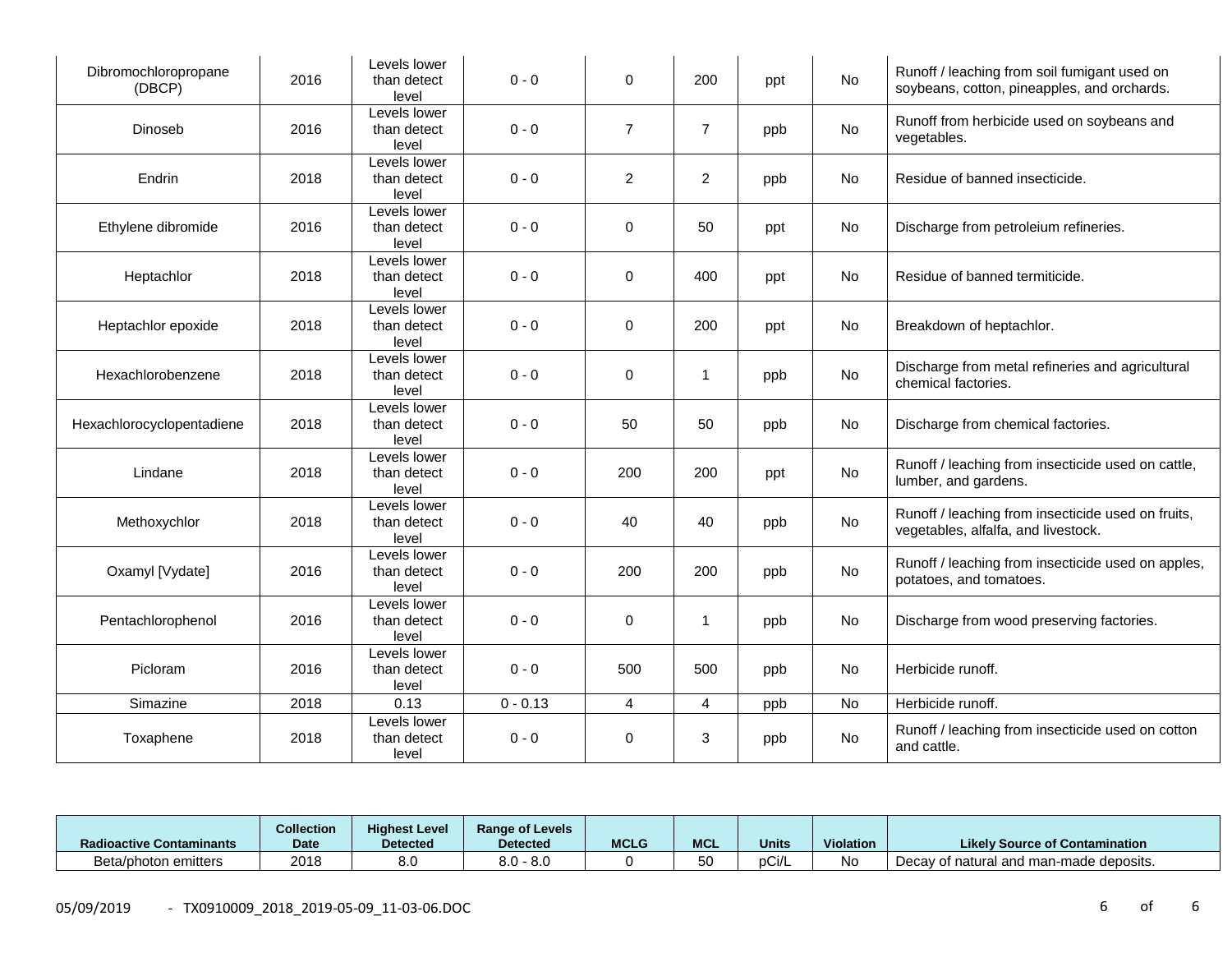| Gross alpha excluding<br>radon and uranium | 2018 | Levels lower<br>than detect<br>level | $0 - 0$ | 1 F<br>ں ا | pCi/L | <b>No</b> | Erosion of natural deposits. |
|--------------------------------------------|------|--------------------------------------|---------|------------|-------|-----------|------------------------------|
| Radium                                     | 2018 | Levels lower<br>than detect<br>level | $0 - 0$ |            | pCi/L | No        | Erosion of natural deposits. |

# **NTMWD Wylie Water Treatment Plants Water Quality Data for Year 2018 (Cont.)**

| <b>Synthetic organic</b><br>contaminants including<br>pesticides and herbicides | <b>Collection</b><br><b>Date</b> | <b>Highest Level</b><br><b>Detected</b> | <b>Range of Levels</b><br><b>Detected</b> | <b>MCLG</b> | <b>MCL</b>     | <b>Units</b> | <b>Violation</b> | <b>Likely Source of Contamination</b>                                   |
|---------------------------------------------------------------------------------|----------------------------------|-----------------------------------------|-------------------------------------------|-------------|----------------|--------------|------------------|-------------------------------------------------------------------------|
| 2, 4, 5 - TP (Silvex)                                                           | 2016                             | Levels lower<br>than detect<br>level    | $0 - 0$                                   | 50          | 50             | ppb          | <b>No</b>        | Residue of banned herbicide.                                            |
| $2, 4 - D$                                                                      | 2016                             | Levels lower<br>than detect<br>level    | $0 - 0$                                   | 70          | 70             | ppb          | <b>No</b>        | Runoff from herbicide used on row crops.                                |
| Alachlor                                                                        | 2018                             | Levels lower<br>than detect<br>level    | $0 - 0$                                   | $\Omega$    | 2              | ppb          | <b>No</b>        | Runoff from herbicide used on row crops.                                |
| Aldicarb                                                                        | 2016                             | Levels lower<br>than detect<br>level    | $0 - 0$                                   | $\mathbf 0$ | $\overline{c}$ | ppb          | No               | Runoff from pesticide used on row crops.                                |
| <b>Aldicarb Sulfone</b>                                                         | 2016                             | Levels lower<br>than detect<br>level    | $0 - 0$                                   | $\Omega$    | 2              | ppb          | <b>No</b>        | Runoff from pesticide used on row crops.                                |
| <b>Aldicarb Sulfoxide</b>                                                       | 2016                             | Levels lower<br>than detect<br>level    | $0 - 0$                                   | $\Omega$    | $\overline{4}$ | ppb          | <b>No</b>        | Runoff from pesticide used on row crops.                                |
| Atrazine                                                                        | 2018                             | 0.30                                    | $0.20 - 0.30$                             | 3           | 3              | ppb          | No               | Runoff from herbicide used on row crops.                                |
| Benzo (a) pyrene                                                                | 2018                             | Levels lower<br>than detect<br>level    | $0 - 0$                                   | $\mathbf 0$ | 200            | ppt          | No               | Leaching from linings of water storage tanks and<br>distribution lines. |
| Carbofuran                                                                      | 2016                             | Levels lower<br>than detect<br>level    | $0 - 0$                                   | 40          | 40             | ppb          | No               | Leaching of soil fumigant used on rice and alfalfa.                     |
| Chlordane                                                                       | 2018                             | Levels lower<br>than detect<br>level    | $0 - 0$                                   | $\Omega$    | 2              | ppb          | <b>No</b>        | Residue of banned termiticide.                                          |
| Dalapon                                                                         | 2016                             | Levels lower<br>than detect<br>level    | $0 - 0$                                   | 200         | 200            | ppb          | <b>No</b>        | Runoff from herbicide used on rights of way.                            |
| Di (2-ethylhexyl) adipate                                                       | 2018                             | Levels lower<br>than detect<br>level    | $0 - 0$                                   | 400         | 400            | ppb          | <b>No</b>        | Discharge from chemical factories.                                      |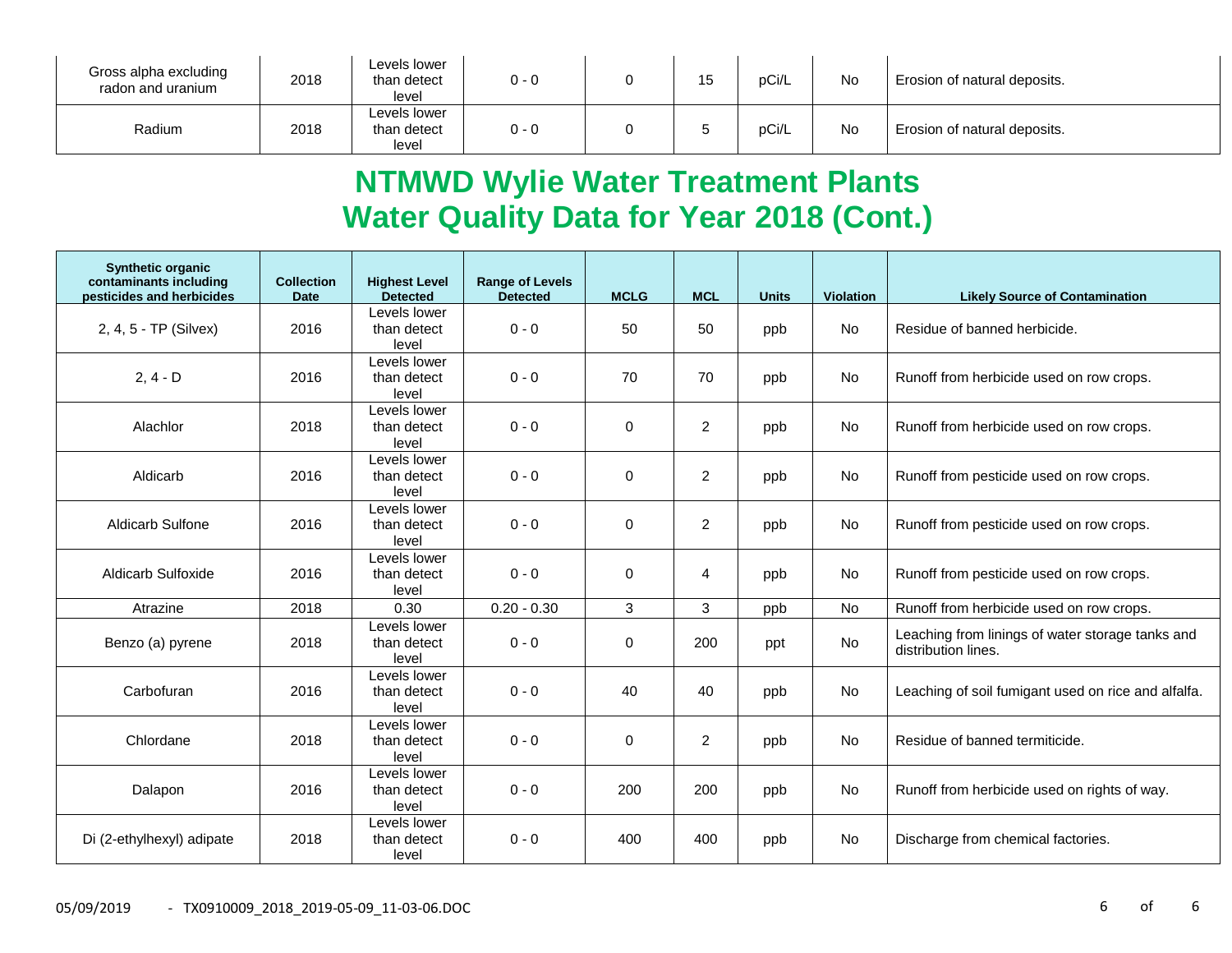| Di (2-ethylhexyl) phthalate          | 2018                             | Levels lower<br>than detect<br>level    | $0 - 0$                                   | $\mathbf 0$    | 6              | ppb          | No        | Discharge from rubber and chemical factories.                                               |
|--------------------------------------|----------------------------------|-----------------------------------------|-------------------------------------------|----------------|----------------|--------------|-----------|---------------------------------------------------------------------------------------------|
| Dibromochloropropane<br>(DBCP)       | 2016                             | Levels lower<br>than detect<br>level    | $0 - 0$                                   | 0              | 200            | ppt          | No        | Runoff / leaching from soil fumigant used on<br>soybeans, cotton, pineapples, and orchards. |
| Dinoseb                              | 2016                             | Levels lower<br>than detect<br>level    | $0 - 0$                                   | $\overline{7}$ | $\overline{7}$ | ppb          | No        | Runoff from herbicide used on soybeans and<br>vegetables.                                   |
| Endrin                               | 2018                             | Levels lower<br>than detect<br>level    | $0 - 0$                                   | $\overline{2}$ | $\overline{2}$ | ppb          | No        | Residue of banned insecticide.                                                              |
| Ethylene dibromide                   | 2016                             | Levels lower<br>than detect<br>level    | $0 - 0$                                   | 0              | 50             | ppt          | No        | Discharge from petroleium refineries.                                                       |
| Heptachlor                           | 2018                             | Levels lower<br>than detect<br>level    | $0 - 0$                                   | 0              | 400            | ppt          | No        | Residue of banned termiticide.                                                              |
| Heptachlor epoxide                   | 2018                             | Levels lower<br>than detect<br>level    | $0 - 0$                                   | 0              | 200            | ppt          | No        | Breakdown of heptachlor.                                                                    |
| Hexachlorobenzene                    | 2018                             | Levels lower<br>than detect<br>level    | $0 - 0$                                   | 0              | 1              | ppb          | No        | Discharge from metal refineries and agricultural<br>chemical factories.                     |
| Hexachlorocyclopentadiene            | 2018                             | Levels lower<br>than detect<br>level    | $0 - 0$                                   | 50             | 50             | ppb          | No        | Discharge from chemical factories.                                                          |
| Lindane                              | 2018                             | Levels lower<br>than detect<br>level    | $0 - 0$                                   | 200            | 200            | ppt          | No        | Runoff / leaching from insecticide used on cattle,<br>lumber, and gardens.                  |
| Methoxychlor                         | 2018                             | Levels lower<br>than detect<br>level    | $0 - 0$                                   | 40             | 40             | ppb          | No        | Runoff / leaching from insecticide used on fruits,<br>vegetables, alfalfa, and livestock.   |
| Oxamyl [Vydate]                      | 2016                             | Levels lower<br>than detect<br>level    | $0 - 0$                                   | 200            | 200            | ppb          | No        | Runoff / leaching from insecticide used on apples,<br>potatoes, and tomatoes.               |
| Pentachlorophenol                    | 2016                             | Levels lower<br>than detect<br>level    | $0 - 0$                                   | 0              | $\mathbf{1}$   | ppb          | No        | Discharge from wood preserving factories.                                                   |
| Picloram                             | 2016                             | Levels lower<br>than detect<br>level    | $0 - 0$                                   | 500            | 500            | ppb          | No        | Herbicide runoff.                                                                           |
| Simazine                             | 2018                             | 0.13                                    | $0 - 0.13$                                | 4              | 4              | ppb          | No        | Herbicide runoff.                                                                           |
| Toxaphene                            | 2018                             | Levels lower<br>than detect<br>level    | $0 - 0$                                   | 0              | 3              | ppb          | No        | Runoff / leaching from insecticide used on cotton<br>and cattle.                            |
| <b>Volatile Organic Contaminants</b> | <b>Collection</b><br><b>Date</b> | <b>Highest Level</b><br><b>Detected</b> | <b>Range of Levels</b><br><b>Detected</b> | <b>MCLG</b>    | <b>MCL</b>     | <b>Units</b> | Violation | <b>Likely Source of Contamination</b>                                                       |
| 1, 1, 1 - Trichloroethane            | 2018                             | Levels lower<br>than detect             | $0 - 0$                                   | 200            | 200            | ppb          | No        | Discharge from metal degreasing sites and other<br>factories.                               |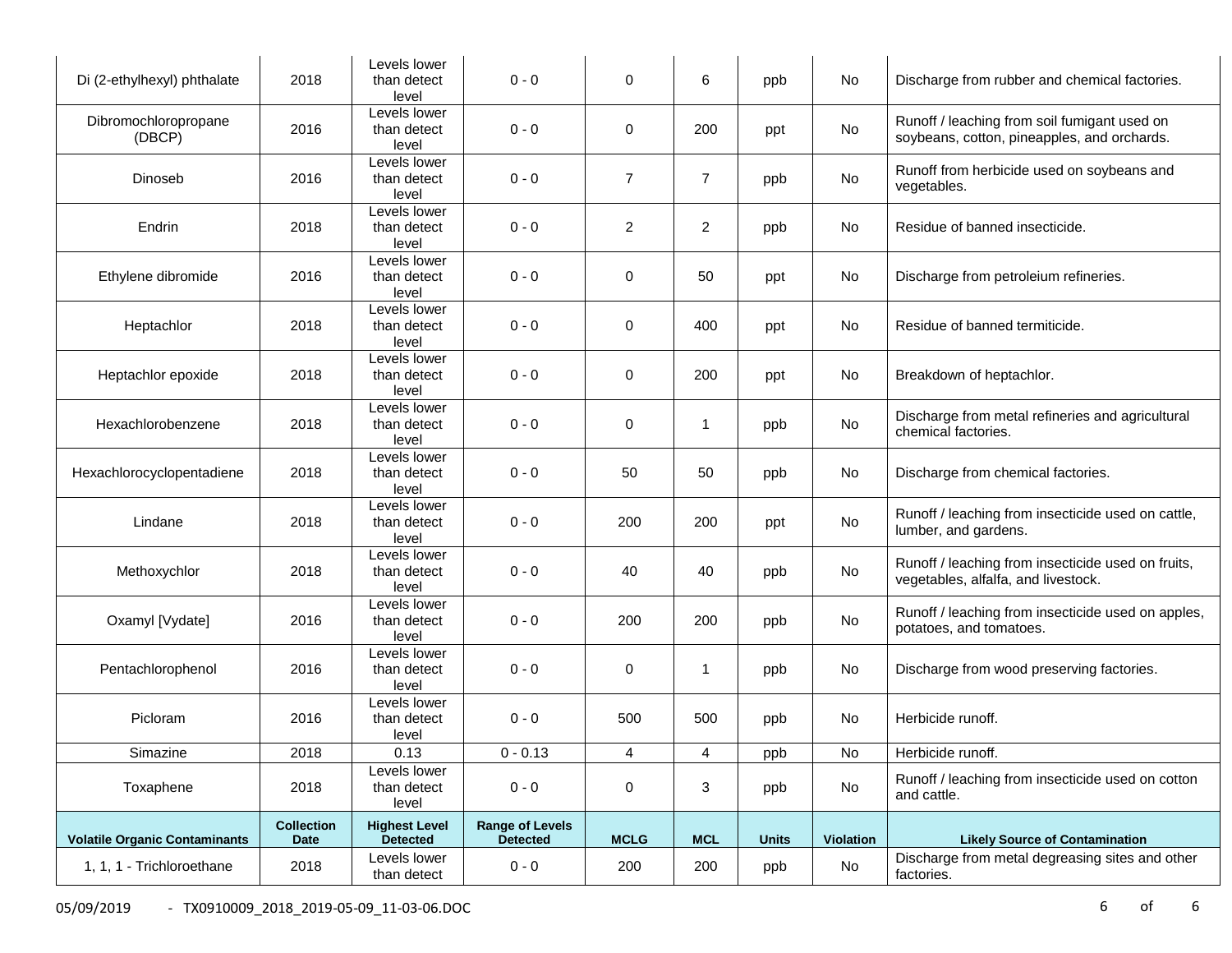|                            |      | level                                |         |    |    |     |           |                                               |
|----------------------------|------|--------------------------------------|---------|----|----|-----|-----------|-----------------------------------------------|
| 1, 1, 2 - Trichloroethane  | 2018 | Levels lower<br>than detect<br>level | $0 - 0$ |    | ÷  | ppb | <b>No</b> | Discharge from industrial chemical factories. |
| 1, 1 - Dichloroethylene    | 2018 | Levels lower<br>than detect<br>level | $0 - 0$ |    |    | ppb | No        | Discharge from industrial chemical factories. |
| 1, 2, 4 - Trichlorobenzene | 2018 | Levels lower<br>than detect<br>level | $0 - 0$ | 70 | 70 | ppb | <b>No</b> | Discharge from textile-finishing factories.   |

| <b>Volatile Organic</b><br><b>Contaminants</b> | <b>Collection</b><br>Date | <b>Highest</b><br>Level<br><b>Detected</b> | Range of<br>Levels<br><b>Detected</b> | <b>MCLG</b> | <b>MCL</b> | <b>Units</b> | Violatio  | <b>Likely Source of Contamination</b>             |
|------------------------------------------------|---------------------------|--------------------------------------------|---------------------------------------|-------------|------------|--------------|-----------|---------------------------------------------------|
| . 2 - Dichloroethane                           | 2018                      | ∟evels<br>lower than                       | $0 - 0$                               |             |            | ppb          | <b>No</b> | Discharge from industrial chemical<br>Ifactories. |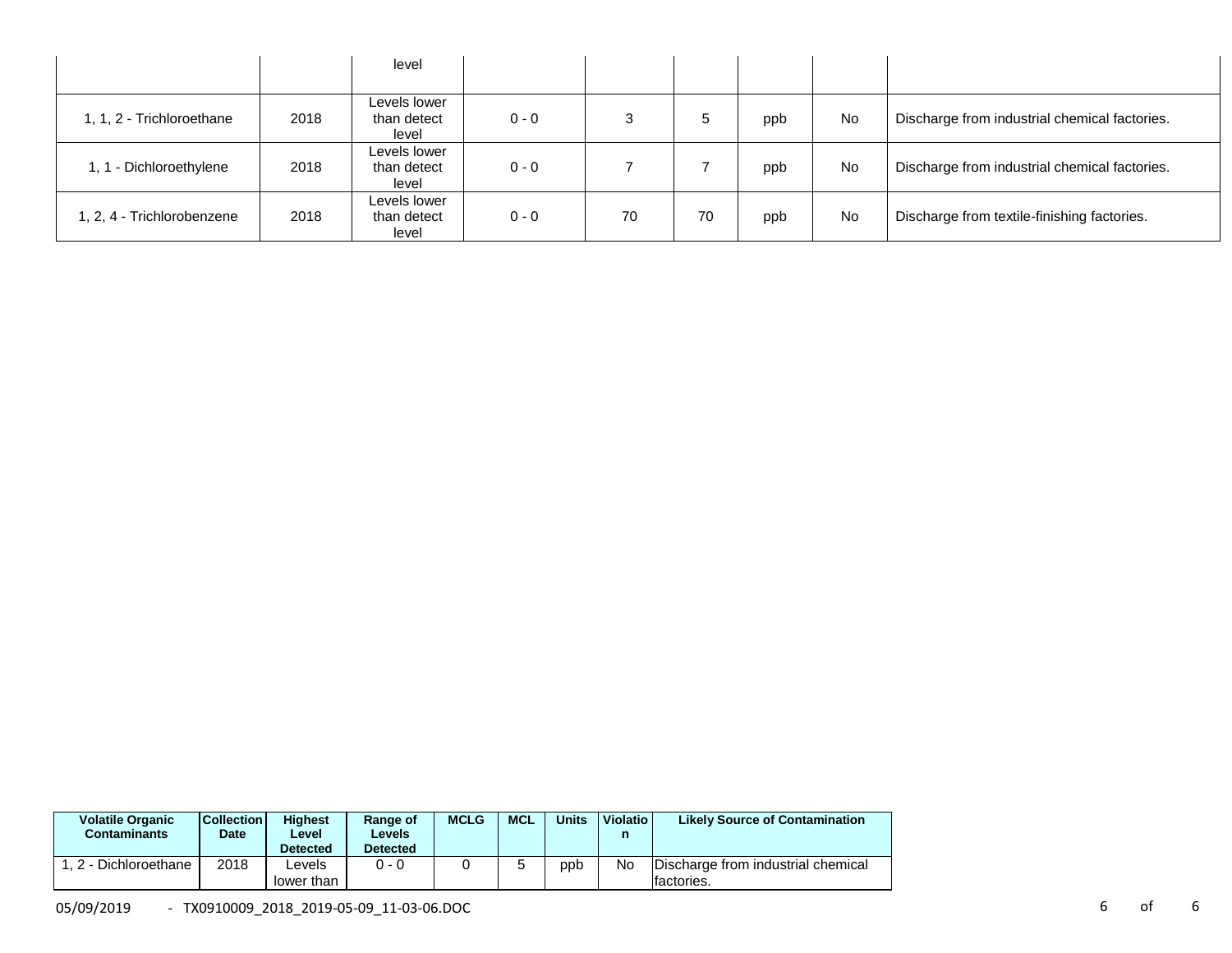|                                     |      | detect level                         |         |             |                |     |    |                                                                             |
|-------------------------------------|------|--------------------------------------|---------|-------------|----------------|-----|----|-----------------------------------------------------------------------------|
| 1, 2 - Dichloropropane              | 2018 | Levels<br>lower than<br>detect level | $0 - 0$ | 0           | 5              | ppb | No | Discharge from industrial chemical<br>factories.                            |
| Benzene                             | 2018 | Levels<br>lower than<br>detect level | $0 - 0$ | $\mathbf 0$ | 5              | ppb | No | Discharge from factories; leaching<br>from gas storage tanks and landfills. |
| Carbon Tetrachloride                | 2018 | Levels<br>lower than<br>detect level | $0 - 0$ | 0           | 5              | ppb | No | Discharge from chemical plants and<br>other industrial activities.          |
| Chlorobenzene                       | 2018 | Levels<br>lower than<br>detect level | $0 - 0$ | 100         | 100            | ppb | No | Discharge from chemical and<br>agricultural chemical factories.             |
| Dichloromethane                     | 2018 | Levels<br>lower than<br>detect level | $0 - 0$ | 0           | 5              | ppb | No | Discharge from pharmaceutical and<br>chemical factories.                    |
| Ethylbenzene                        | 2018 | Levels<br>lower than<br>detect level | $0 - 0$ | $\mathbf 0$ | 700            | ppb | No | Discharge from petroleum refineries.                                        |
| Styrene                             | 2018 | Levels<br>lower than<br>detect level | $0 - 0$ | 100         | 100            | ppb | No | Discharge from rubber and plastic<br>factories; leaching from landfills.    |
| Tetrachloroethylene                 | 2018 | Levels<br>lower than<br>detect level | $0 - 0$ | $\mathbf 0$ | 5              | ppb | No | Discharge from factories and dry<br>cleaners.                               |
| Toluene                             | 2018 | Levels<br>lower than<br>detect level | $0 - 0$ | 1           | 1              | ppm | No | Discharge from petroleum factories.                                         |
| Trichloroethylene                   | 2018 | Levels<br>lower than<br>detect level | $0 - 0$ | $\pmb{0}$   | 5              | ppb | No | Discharge from metal degreasing<br>sites and other factories.               |
| Vinyl Chloride                      | 2018 | Levels<br>lower than<br>detect level | $0 - 0$ | 0           | $\overline{c}$ | ppb | No | Leaching from PVC piping; discharge<br>from plastics factories.             |
| Xylenes                             | 2018 | Levels<br>lower than<br>detect level | $0 - 0$ | 10          | 10             | ppm | No | Discharge from petroleum factories;<br>discharge from chemical factories.   |
| $cis - 1, 2 -$<br>Dichloroethylene  | 2018 | Levels<br>lower than<br>detect level | $0 - 0$ | 70          | 70             | ppb | No | Discharge from industrial chemical<br>factories.                            |
| o - Dichlorobenzene                 | 2018 | Levels<br>lower than<br>detect level | $0 - 0$ | 600         | 600            | ppb | No | Discharge from industrial chemical<br>factories.                            |
| p - Dichlorobenzene                 | 2018 | Levels<br>lower than<br>detect level | $0 - 0$ | 75          | 75             | ppb | No | Discharge from industrial chemical<br>factories.                            |
| trans - 1, 2 -<br>Dicholoroethylene | 2018 | Levels<br>lower than<br>detect level | $0 - 0$ | 100         | 100            | ppb | No | Discharge from industrial chemical<br>factories.                            |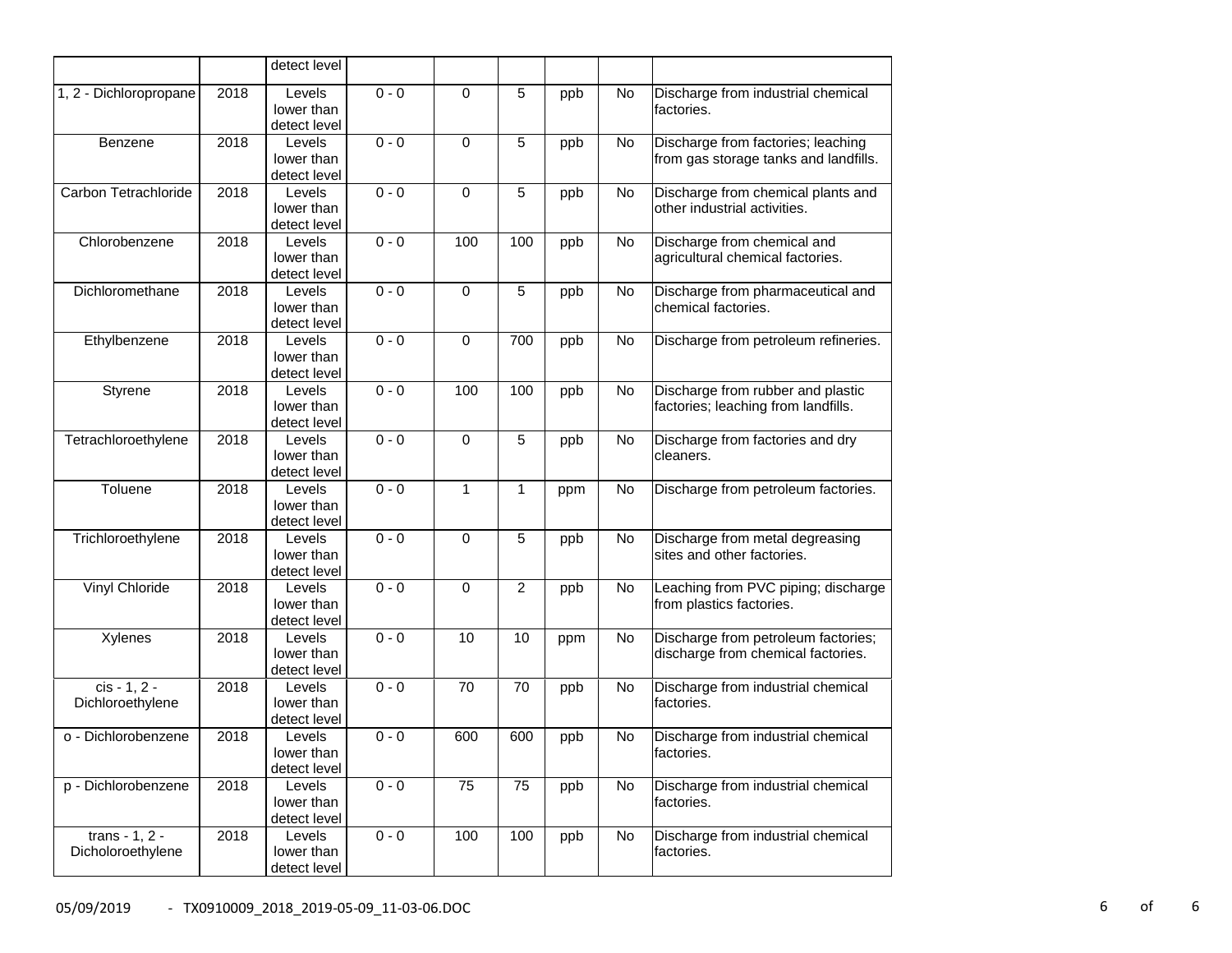### **Turbidity**

|                                                                                                                                          |  | Limit<br>(Treatment Technique) |  |       |  | Level Detected   Violatio  <br>n | <b>Likely Source of Contamination</b> |
|------------------------------------------------------------------------------------------------------------------------------------------|--|--------------------------------|--|-------|--|----------------------------------|---------------------------------------|
| <b>Highest single measurement</b>                                                                                                        |  | 1 NTU                          |  | 0.45  |  | No                               | Soil runoff.                          |
| Lowest monthly percentage (%) meeting                                                                                                    |  | 0.3 NTU                        |  | 99.10 |  | No                               | Soil runoff.                          |
| llimit                                                                                                                                   |  |                                |  | %     |  |                                  |                                       |
| <b>NOTE:</b> Turbidity is a measurement of the cloudiness of the water caused by suspended particles. We monitor it because it is a good |  |                                |  |       |  |                                  |                                       |

indicator of water quality and the effectiveness of our filtration.

### **Maximum Residual Disinfectant Level**

| <b>Disinfectant Type</b>           | Year | Average<br>Level of<br>Quarterly<br>Data | Lowest<br>Result<br>of Single<br><b>Sample</b> | <b>Highest</b><br><b>Result of</b><br><b>Single</b><br><b>Sample</b> |     | <b>IMRDLIMRDLGI</b> | <b>Units</b> | <b>Source of Chemical</b>              |
|------------------------------------|------|------------------------------------------|------------------------------------------------|----------------------------------------------------------------------|-----|---------------------|--------------|----------------------------------------|
| Chlorine Residual<br>(Chloramines) | 2018 | CUST#                                    | CUST#                                          | CUST#                                                                | 4.0 | <4.0                | ppm          | Disinfectant used to control microbes. |
| Chlorine Dioxide                   | 2018 |                                          |                                                |                                                                      | 0.8 | 0.8                 | ppm          | Disinfectant.                          |
| Chlorite                           | 2018 | 0.012                                    |                                                | 0.48                                                                 | 1.0 | N/A                 | ppm          | Disinfectant.                          |

**NOTE:** Water providers are required to maintain a minimum chlorine disinfection residual level of 0.5 parts per million (ppm) for systems disinfecting with chloramines and an annual average chlorine disinfection residual level between 0.5 (ppm) and 4 parts per million (ppm). Water systems using free chlorine are required to maintain a minimum chlorine disinfection residual level of 0.2 parts per million (ppm). The 0.21 ppm result was sampled during our temporary change in disinfectant from chloramines to free chlorine.

### **Total Organic Carbon**

|                      | <b>Collection</b><br><b>Date</b> |       | <b>Highest Level</b><br><b>Detected</b> | <b>Range of Levels</b><br><b>Detected</b> | <b>Units</b> | <b>Likely Source of Contamination</b> |
|----------------------|----------------------------------|-------|-----------------------------------------|-------------------------------------------|--------------|---------------------------------------|
| Source Water         | 2018                             | 4.70  |                                         | $3.68 -$<br>4.70                          | ppm          | Naturally present in the environment. |
| Drinking Water       | 2018                             | 3.00  |                                         | $1.85 - 3.00$                             | ppm          | Naturally present in the environment. |
| <b>Removal Ratio</b> | 2018                             | 54.4% |                                         | $26.5 - 54.4$                             | % removal *  | N/A                                   |

**NOTE:** Total organic carbon (TOC) has no health effects. The disinfectant can combine with TOC to form disinfection by-products. Disinfection is necessary to ensure that water

does not have unacceptable levels of pathogens. By-products of disinfection include trihalomethanes (THMs) and haloacetic acids (HAA) which are reported elsewhere in this report.

\* Removal ratio is the percent of TOC removed by the treatment process divided by the percent of TOC required by TCEQ to be removed.

# **NTMWD Wylie Water Treatment**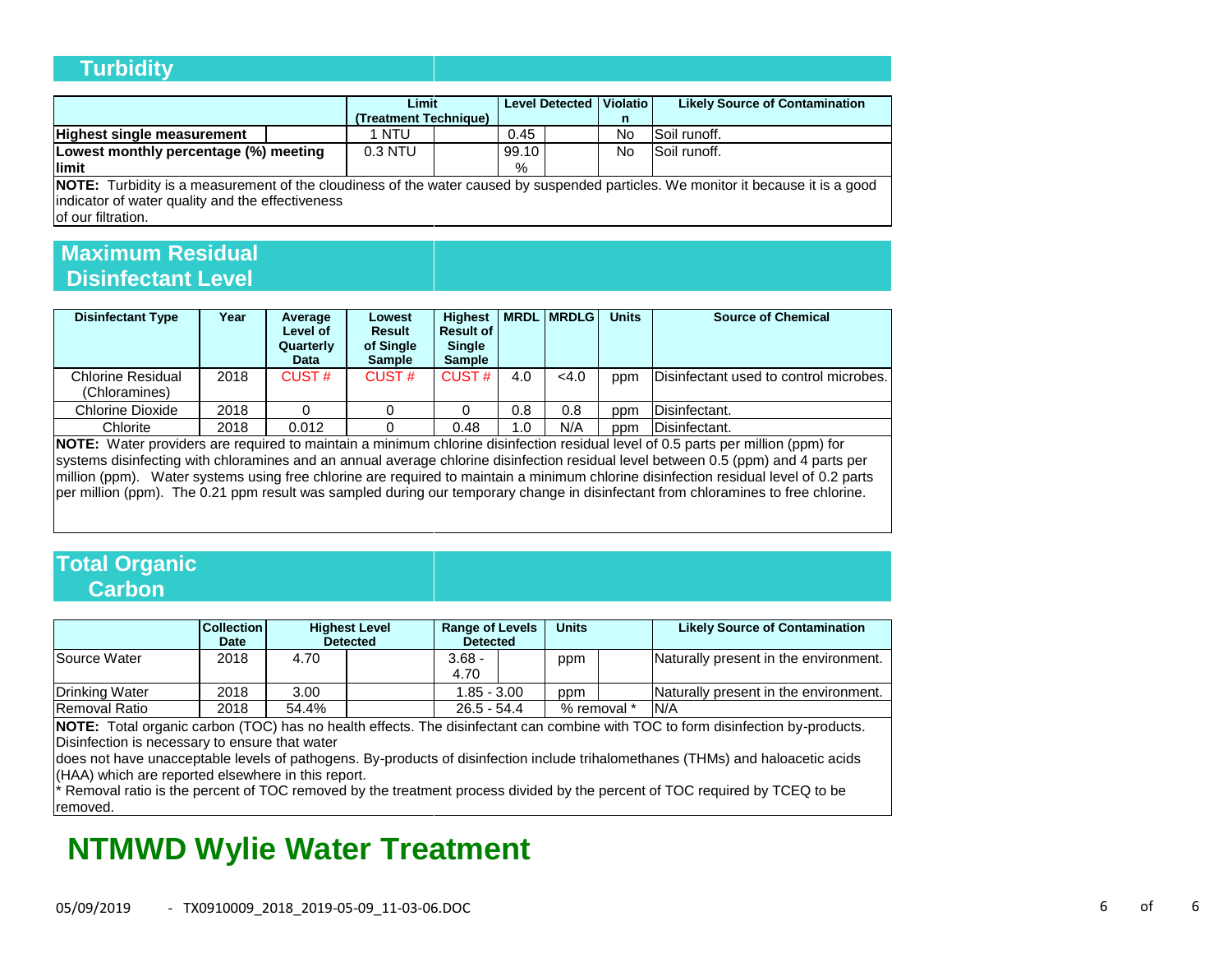# **Plants Water Quality Data for Year 2018 (Cont.)**

### **Cryptosporidium and Giardia**

| Contaminants   | <b>Collection</b><br>Date | <b>Highest Level</b><br><b>Detected</b> | <b>Range of Levels</b><br><b>Detected</b> |  | <b>Units</b> | <b>Likely Source of Contamination</b> |
|----------------|---------------------------|-----------------------------------------|-------------------------------------------|--|--------------|---------------------------------------|
| Crvtosporidium | 2018                      |                                         |                                           |  | (Oo) Cysts/L | Human and animal fecal waste.         |
| Giardia        | 2018                      |                                         |                                           |  | (Oo) Cysts/L | Human and animal fecal waste.         |

### **Lead and Copper**

| <b>Lead and Copper</b> | Date           | <b>Action</b> | 90th              | # Sites Over AL |  | <b>Units</b> | <b>Violatio</b> | <b>Likely Source of Contamination</b>                                                                         |
|------------------------|----------------|---------------|-------------------|-----------------|--|--------------|-----------------|---------------------------------------------------------------------------------------------------------------|
|                        | <b>Sampled</b> | Level (AL)    | <b>Percentile</b> |                 |  |              | n               |                                                                                                               |
| Copper                 | 2017           | 1.3           | CUST#             | CUST#           |  | ppm          |                 | Erosion of natural deposits; leaching<br>from wood preservatives; corrosion of<br>household plumbing systems. |
| ∟ead                   | 2017           | 15            | CUST#             | CUST#           |  | ppb          |                 | Corrosion of household plumbing<br>systems; erosion of natural deposits.                                      |

**ADDITIONAL HEALTH INFORMATION FOR LEAD:** If present, elevated levels of lead can cause serious health problems, especially for pregnant women and young children. Lead

in drinking water is primarily from materials and components associated with service lines and home plumbing. [CUSTOMER] is responsible for providing high quality drinking water,

but cannot control the variety of materials used in plumbing components. When your water has been sitting for several hours, you can minimize the potential for lead exposure by

flushing your tap for 30 seconds to 2 minutes before using water for drinking or cooking. If you are concerned about lead in your water, you may wish to have your water tested.

Information on lead in drinking water, testing methods, and steps you can take to minimize exposure is available from the Safe Drinking Water Hotline or

at http://www.epa.gov/safewater/lead.

## **Unregulated Contaminants**

| <b>Contaminants</b> | <b>Collection</b><br>Date | <b>Highest Level</b><br><b>Detected</b> |  | <b>Range of Levels</b><br><b>Detected</b> |  | <b>Units</b> |  | <b>Likely Source of Contamination</b>          |
|---------------------|---------------------------|-----------------------------------------|--|-------------------------------------------|--|--------------|--|------------------------------------------------|
| Chloroform          | 2018                      | CUST #                                  |  | CUST $#$                                  |  | ppb          |  | By-product of drinking water<br>Idisinfection. |
| Bromoform           | 2018                      | <b>CUST#</b>                            |  | CUST#                                     |  | ppb          |  | By-product of drinking water                   |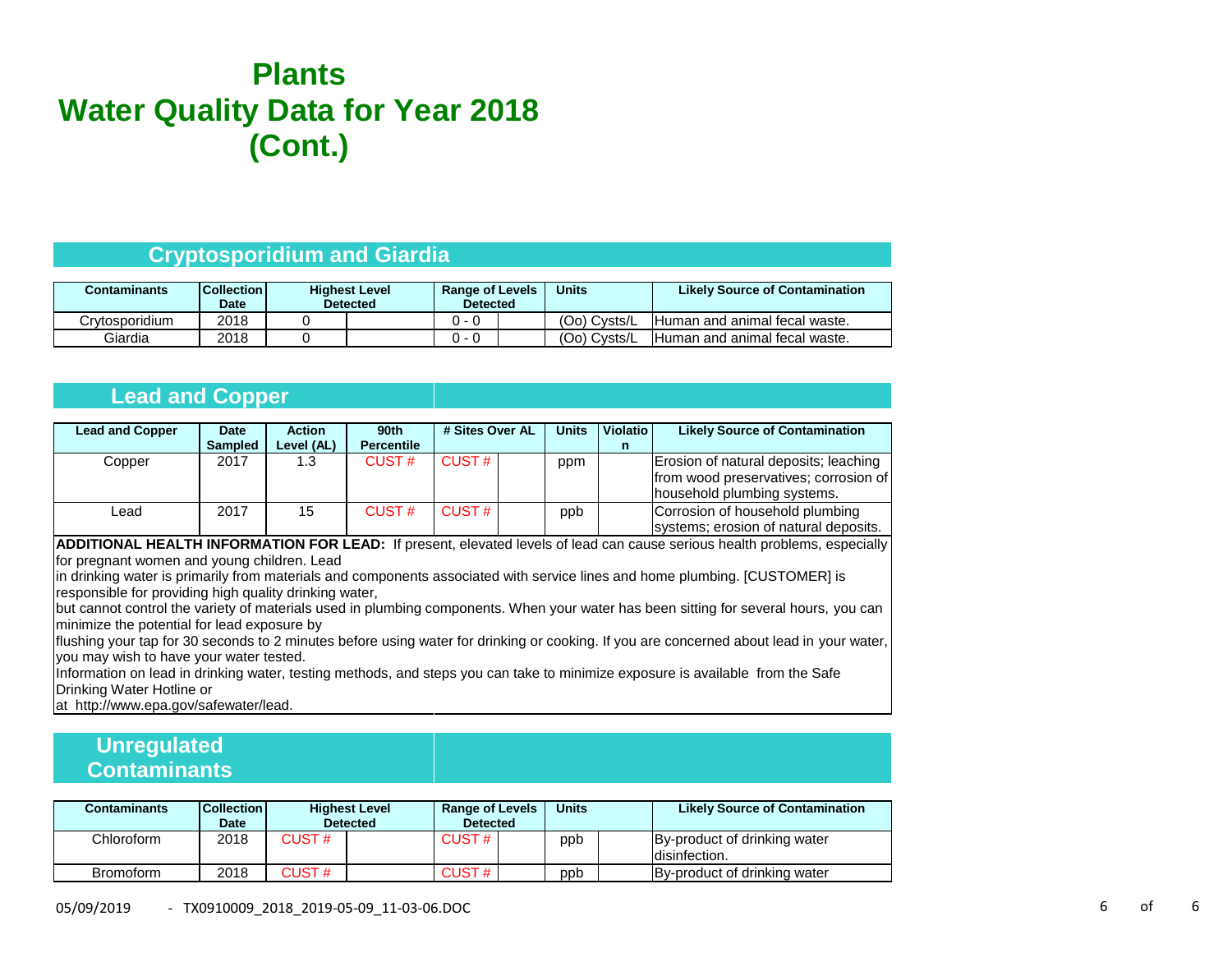|                                                                                                                       |      |       |          |  |     | Idisinfection.               |  |
|-----------------------------------------------------------------------------------------------------------------------|------|-------|----------|--|-----|------------------------------|--|
| Bromodichloromethan L                                                                                                 | 2018 | CUST# | CUST $#$ |  | ppb | By-product of drinking water |  |
|                                                                                                                       |      |       |          |  |     | Idisinfection.               |  |
| Dibromochloromethan                                                                                                   | 2018 | CUST# | CUST#    |  | ppb | By-product of drinking water |  |
|                                                                                                                       |      |       |          |  |     | disinfection.                |  |
| NOTE: Bromoform, chloroform, dichlorobromomethane, and dibromochloromethane are disinfection by-products. There is no |      |       |          |  |     |                              |  |
| Imaximum contaminant level for these chemicals at                                                                     |      |       |          |  |     |                              |  |

the entry point to distribution.

## **Secondary and Other Constituents Not Regulated**

| <b>Contaminants</b>                             | <b>Collection</b><br><b>Date</b> | <b>Highest Level</b><br><b>Detected</b> | <b>Range of Levels</b><br><b>Detected</b> | <b>Units</b> | <b>Likely Source of Contamination</b>                                                                     |
|-------------------------------------------------|----------------------------------|-----------------------------------------|-------------------------------------------|--------------|-----------------------------------------------------------------------------------------------------------|
| Aluminum                                        | 2018                             | Levels lower than detect<br>level       | $0 - 0$                                   | ppm          | Erosion of natural deposits.                                                                              |
| Calcium                                         | 2018                             | 55.3                                    | $43.6 - 55.3$                             | ppm          | Abundant naturally occurring<br>element.                                                                  |
| Chloride                                        | 2018                             | 93.7                                    | $30.8 - 93.7$                             | ppm          | Abundant naturally occurring<br>element; used in water purification;<br>by-product of oil field activity. |
| Iron                                            | 2018                             | Levels lower than detect<br>level       | $0 - 0$                                   | ppm          | Erosion of natural deposits; iron or<br>steel water delivery equipment or<br>facilities.                  |
| Magnesium                                       | 2018                             | 9.61                                    | $9.18 - 9.61$                             | ppm          | Abundant naturally occurring<br>element.                                                                  |
| Manganese                                       | 2018                             | 0.0064                                  | $0.0037 - 0.0064$                         | ppm          | Abundant naturally occurring<br>element.                                                                  |
| Nickel                                          | 2018                             | 0.0055                                  | $0.0053 - 0.0055$                         | ppm          | Erosion of natural deposits.                                                                              |
| pH                                              | 2018                             | 8.51                                    | $7.83 - 8.51$                             | units        | Measure of corrosivity of water.                                                                          |
| Silver                                          | 2018                             | 0.001                                   | $0 - 0.001$                               | ppm          | Erosion of natural deposits.                                                                              |
| Sodium                                          | 2018                             | 88.6                                    | $86.8 - 88.6$                             | ppm          | Erosion of natural deposits; by-<br>product of oil field activity.                                        |
| Sulfate                                         | 2018                             | 134                                     | 86 - 134                                  | ppm          | Naturally occurring; common<br>industrial by-product; by-product of oil<br>field activity.                |
| <b>Total Alkalinity as</b><br>CaCO <sub>3</sub> | 2018                             | 101                                     | $65 - 101$                                | ppm          | Naturally occurring soluble mineral<br>salts.                                                             |
| <b>Total Dissolved Solids</b>                   | 2018                             | 556                                     | 288 - 556                                 | ppm          | Total dissolved mineral constituents<br>in water.                                                         |
| <b>Total Hardness as</b><br>CaCO <sub>3</sub>   | 2018                             | 188                                     | $105 - 188$                               | ppm          | Naturally occurring calcium.                                                                              |
| Zinc                                            | 2018                             | Levels lower than detect<br>level       | $0 - 0$                                   | ppm          | Moderately abundant naturally<br>occurring element used in the metal<br>industry.                         |
| <b>Violations</b>                               |                                  |                                         |                                           |              |                                                                                                           |
| Table                                           |                                  |                                         |                                           |              |                                                                                                           |

**Lead and Copper Rule**